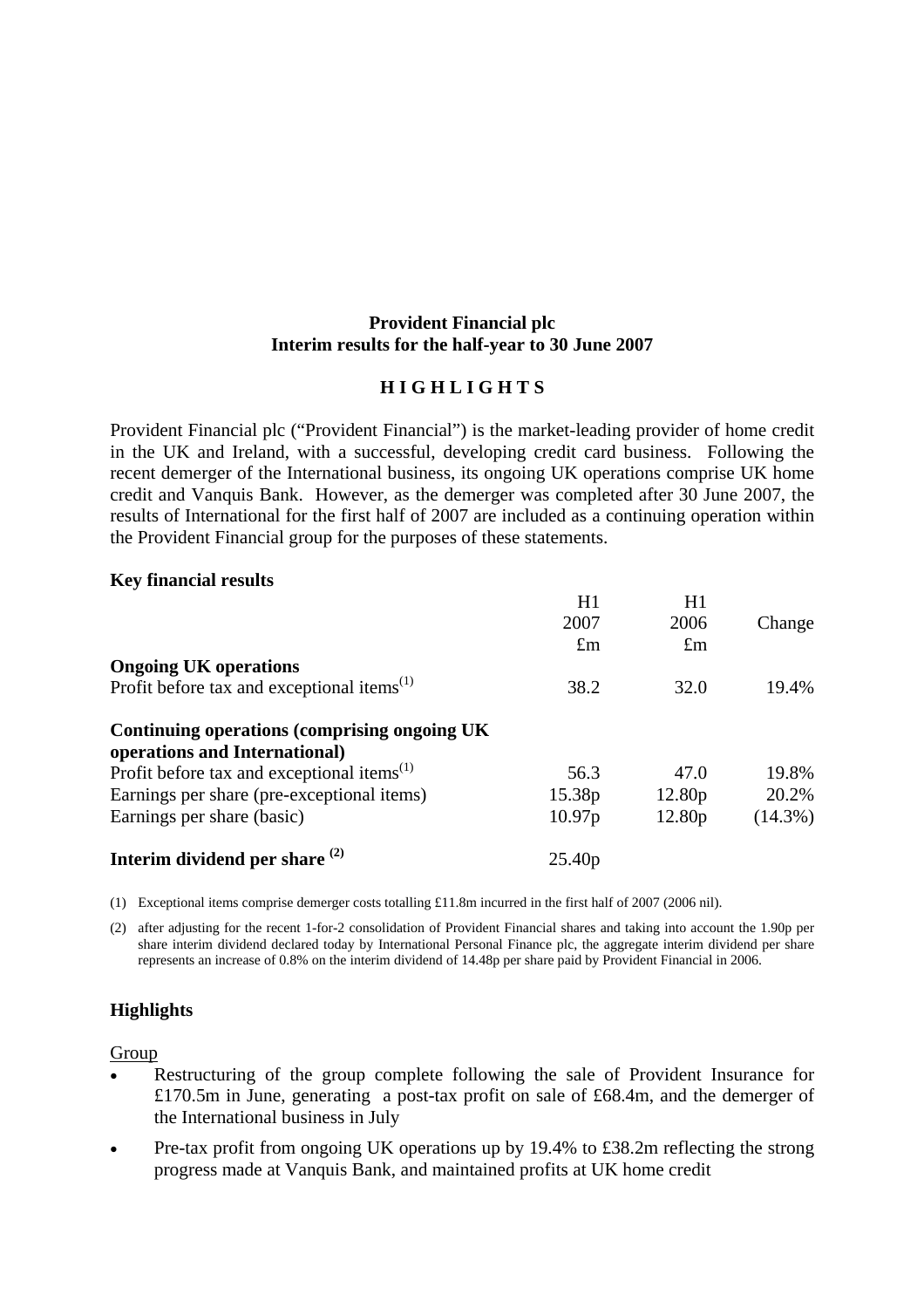# UK home credit

- Growth in customer numbers of 1% and average customer receivables of 6.5% supported by continuing success of marketing through direct mail and internet channels, despite tightened underwriting criteria
- Impairment charge held at similar level to last year
- Real Personal Finance brand launched

# Vanquis Bank

- Strong improvement in performance at Vanquis Bank, with customer numbers up by 36.3% to 289,000 and revenue doubling compared with the first half of 2006
- Progress reinforced by successful re-pricing of the book at the end of 2006, tightened underwriting criteria and strengthened arrears process
- Moved into monthly profit in June and on track to trade at around break-even for 2007 as a whole

# **Peter Crook, Chief Executive of Provident Financial, commented:**

"Provident Financial has had a good first half, with Vanquis Bank in particular benefiting from the management actions executed towards the end of 2006 to place it on a sounder commercial footing. We remain confident that Vanquis Bank will trade at around break-even for 2007 as a whole, in comparison to the full year loss of £18.3m in 2006.

UK home credit continues to perform well. The restoration of customer and revenue growth over the last eighteen months, combined with the benefits of tight credit management and improvement to the arrears processes introduced during 2006, have allowed further investment in new technology and marketing whilst maintaining profits."

## **John van Kuffeler, Chairman of Provident Financial commented:**

"During 2007, Provident Financial has seen some of the most significant changes in its history. The successful sale of Provident Insurance and the subsequent demerger of the International business means that Provident Financial is now on a sound and focussed footing, well positioned to take advantage of changing conditions in the UK non-standard lending market and to develop a broader range of simple and affordable credit products.

Provident Financial is totally unaffected by the crisis in the credit markets and we are confident that our continuing UK operations will deliver good profits growth for 2007 as a whole."

| <b>Enquiries:</b>                           | <b>Today</b>  | <b>Thereafter</b> |
|---------------------------------------------|---------------|-------------------|
| Media                                       |               |                   |
| David Stevenson, Provident Financial        | 020 7404 5959 | 01274 731111      |
| Kevin Byram, Brunswick                      | 020 7404 5959 | 020 7404 5959     |
| <b>Investor Relations</b>                   |               |                   |
| <b>Stuart Caldwell, Provident Financial</b> | 020 7404 5959 | 01274 731111      |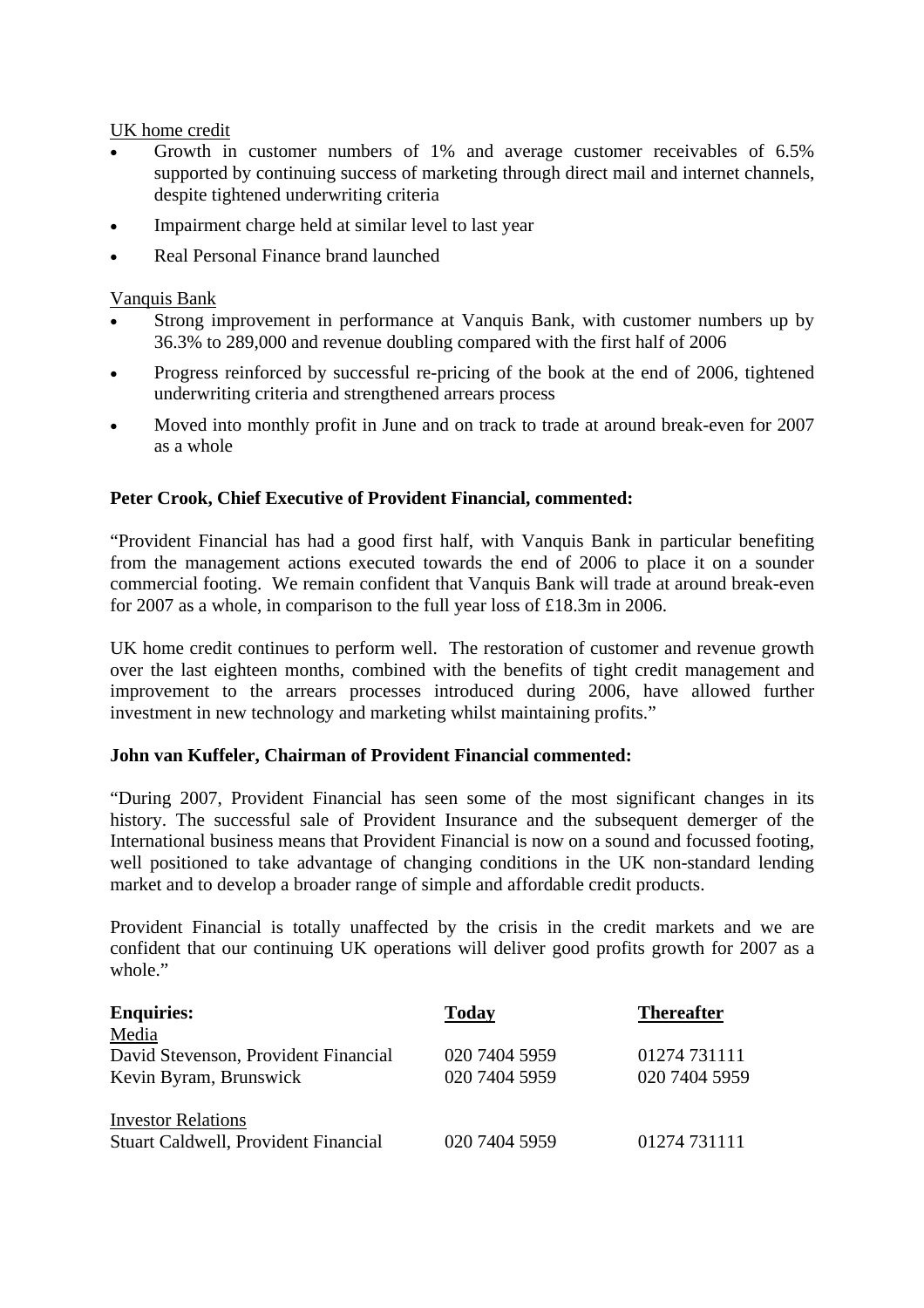# **Chairman's statement**

2007 has seen some of the most significant changes in Provident Financial's long and successful history. The completion on 15 June 2007 of the sale of Provident Insurance for a gross consideration of £170.5m, and the subsequent demerger of the International business on 16 July 2007, leaves Provident Financial able to focus on its objective of developing a broader portfolio of simple and affordable credit products for the UK non-standard lending market.

I am therefore very pleased to report that the ongoing UK operations of Provident Financial, comprising UK home credit, Vanquis Bank and the run-off of the Yes Car Credit receivables, have all had a good first half. Profit before tax and exceptional items from these operations increased by 19.4% to £38.2m.

As the demerger was completed after 30 June 2007, the results of International for the first half of 2007 are included as a continuing operation within the Provident Financial group for the purposes of these statements. Profit before tax and exceptional items for the group as a whole increased by 19.8% to £56.3m.

The directors of both Provident Financial and International Personal Finance have stated their intention, in the absence of unforeseen circumstances, to pay an aggregate level of dividends per share in 2007 that is at least equal to the amount of 36.50p per share paid in 2006. The long standing policy to pay approximately 40% as an interim dividend has been retained and Provident Financial has therefore declared an interim dividend of 25.40p per share, equivalent to 12.70p after taking account of the recent 1-for-2 share consolidation. Similarly, International Personal Finance has declared an interim dividend of 1.90p per share.

## **Market conditions**

Economic conditions for households on average or below average incomes in the UK remain challenging, with continued pressures being seen from rising food, domestic fuel and utility bills. However, the weekly visit from the home credit agent, our national network of branches and the outbound calling capacity of the Vanquis Bank call centre ensure that we remain uniquely placed to react quickly to changing circumstances and make appropriate adjustments to our underwriting criteria and arrears management.

There continues to be a general tightening of lending criteria by mainstream credit providers, and there is evidence that some lenders are withdrawing from the non-standard credit card market in order to protect their prime brands, rather than have them associated with higher APRs. These factors present an increasing market opportunity for the group, both through its existing products in UK home credit and Vanquis Bank, but also through the development of a broader range of credit products.

It is important to note that the majority of our customers do not have mortgages and have lower levels of other unsecured personal debt than is generally the case in the mainstream marketplace. Consequently, the recent rises in UK interest rates, increased availability of lower-cost Individual Voluntary Arrangements and bankruptcy solutions for unsecured debts, and the volatility seen in the US sub-prime mortgage markets are not factors which have any impact on Provident Financial.

Similarly, the group does not sell any payment protection insurance products, and is therefore not exposed to the outcome of the current Competition Commission inquiry into that area.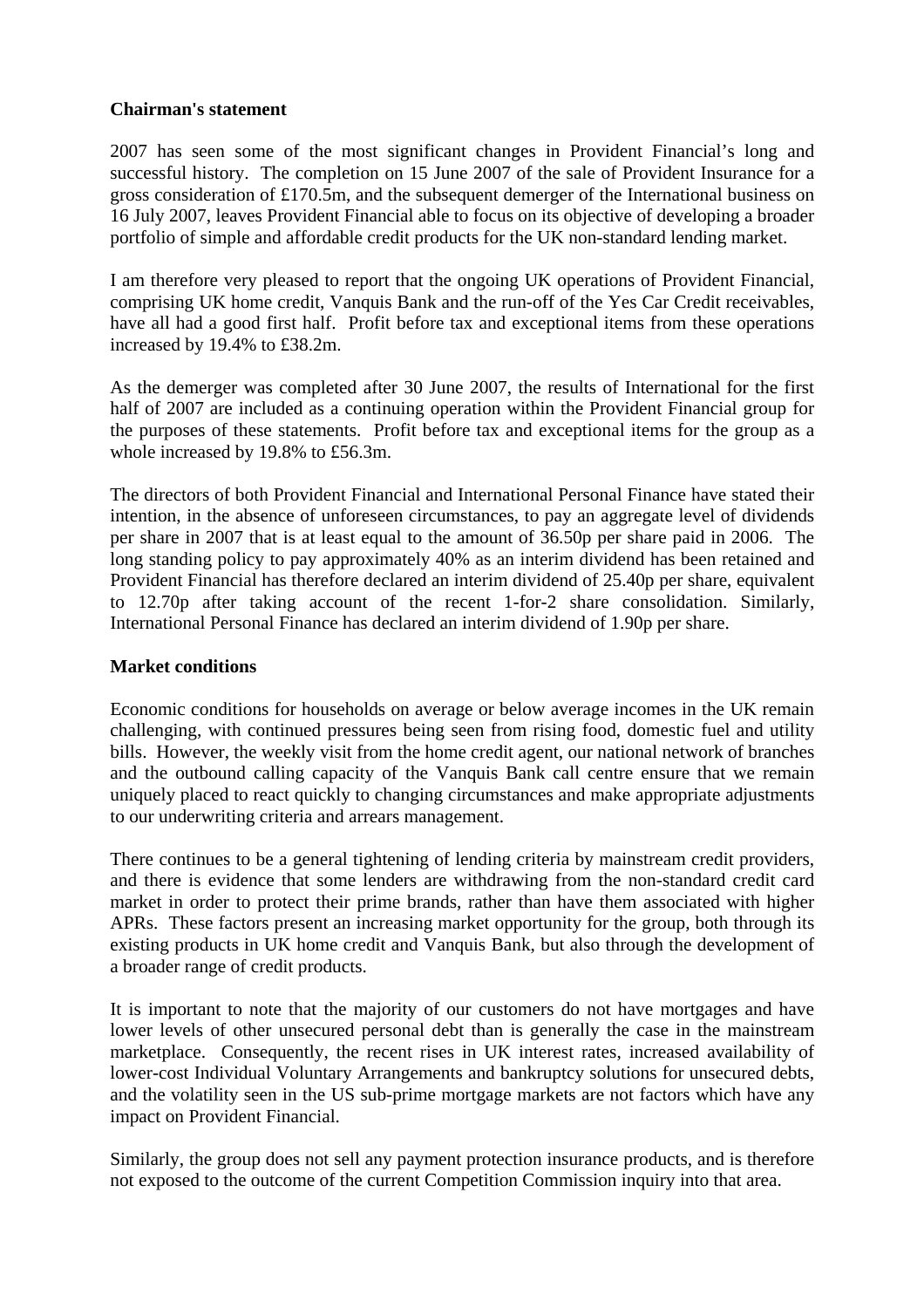# **Operations**

# **UK home credit**

|                              | H1<br>2007<br>$\pounds$ m | H1<br>2006<br>$\pounds$ m | Change<br>$\%$ |
|------------------------------|---------------------------|---------------------------|----------------|
| Customers numbers ('000)     | 1,486                     | 1,472                     | 1.0            |
| Credit issued                | 393.1                     | 390.8                     | 0.6            |
| Average customer receivables | 630.0                     | 591.7                     | 6.5            |
| Revenue                      | 292.0                     | 289.6                     | 0.8            |
| Impairment                   | (107.4)                   | (106.4)                   | (0.9)          |
| Revenue less impairment      | 184.6                     | 183.2                     | 0.8            |
| Costs                        | (120.4)                   | (121.2)                   | 0.7            |
| Interest                     | (17.2)                    | (15.0)                    | (14.7)         |
| Profit before tax            | 47.0                      | 47.0                      |                |

The medium-term prospects for UK home credit have improved in the last twelve months. Increased investment in marketing, particularly through newer channels such as the internet and direct mailing, together with favourable developments in the competitive environment, have continued to stimulate increased levels of demand for home credit.

We have invested in enhanced credit management to maintain the quality of the receivables book in the face of challenging market conditions, and to reduce the level of annual customer turnover over time. Over 50,000 applications for credit were rejected in the first half of 2007 as a result of our enhanced pre-screening credit processes. Many of these would previously have been accepted. As a result, we have been able to hold impairment flat at 31.0% of revenue on an annualised basis.

Notwithstanding this prudent underwriting approach, overall customer numbers grew by 1% in the twelve months to June 2007, providing further evidence that the trend of decline seen from 2002 to 2005 has been reversed. Customer receivables have grown at a faster rate, up 6.5% compared to the first half of 2006. This is partly due to the impact of longer larger loans, which now represent almost 17% of credit issued (2006 15%).

Costs remain under tight control, with the cost of investment in new technology such as agent handheld devices being offset by the full-year benefits of the integration of the Provident Personal Credit and Greenwood Personal Credit back offices.

Overall, profit before tax for the first half of 2007 at £47.0m was the same as for the equivalent period in 2006.

We are currently piloting an unsecured direct repayment personal loan product in two locations under the brand name Real Personal Finance. The average loan advance is approximately £3,000 repayable over 36 months. This business represents a logical extension to our product range and, by basing it from our existing national branch network, is not expected to require a material level of incremental investment. We expect to expand this pilot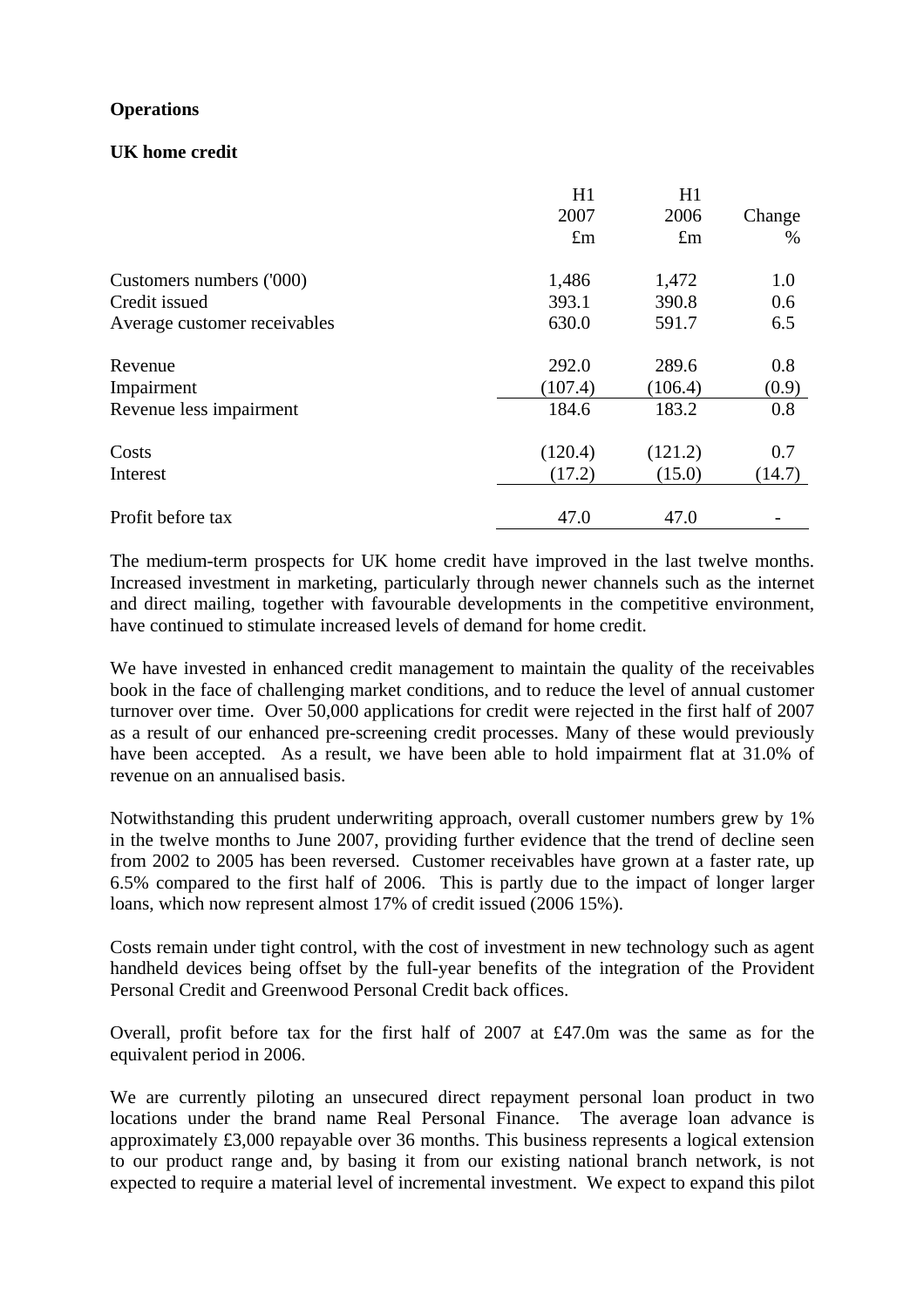in the second half of 2007 and will provide a more detailed update on the potential for this business at the full year results presentation in March 2008.

We were delighted to welcome Chris Gillespie as Managing Director, UK Consumer Credit in June with responsibility for continuing to develop the UK home credit business. He brings huge experience of consumer finance and specialist lending markets in the UK. He joined the board of Provident Financial upon the demerger.

### **Vanquis Bank**

|                              | H1          | H1          |         |
|------------------------------|-------------|-------------|---------|
|                              | 2007        | 2006        | Change  |
|                              | $\pounds$ m | $\pounds$ m | $\%$    |
| Customers numbers ('000)     | 289         | 212         | 36.3    |
| Average customer receivables | 105.0       | 67.2        | 56.3    |
| Revenue                      | 27.8        | 13.9        | 100.0   |
| Impairment                   | (12.8)      | (8.1)       | (58.0)  |
| Revenue less impairment      | 15.0        | 5.8         | 158.6   |
| Costs                        | (16.6)      | (15.4)      | (7.8)   |
| Interest                     | (2.6)       | (1.1)       | (136.4) |
| Loss before tax              | (4.2)       | (10.7)      | 60.7    |

During the second half of 2006, a series of management actions were executed to place Vanquis Bank on a sounder commercial footing for its future development, including repricing the existing portfolio. Underwriting criteria have also been tightened progressively since 2005 and arrears management processes were strengthened during 2006 in the light of market conditions.

The strong progress shown by the results for the first half of 2007 demonstrates the positive impact on the business of these management actions, with the re-pricing of the existing book at the end of 2006 being implemented without material levels of customer attrition or reductions in credit line utilisation. Credit quality has seen the benefit of the underwriting tightening and the ongoing refinement of both initial lending decisions and subsequent credit line increase decisions. Customer recruitment from both the internet and direct mailing continued to be strong, leading to a 36.3% increase in customer numbers. The combined effect of this growth and the re-pricing of the portfolio led to a doubling of revenue compared to the first half of 2006.

Receivables grew at a faster rate than customer numbers, whilst, as expected, impairment as a percentage of revenue during the first six months fell sharply to 46.0%, compared to 58.3% in 2006. This performance illustrates the benefits of the "low and grow" strategy of granting customers relatively low initial credit lines and then managing credit line increases without compromising impairment. Costs increased at a much lower rate than revenues as the business benefited from additional scale.

The start-up losses in the first half of 2007 at £4.2m were substantially lower than both the £10.7m incurred in the first half of 2006 and the £7.6m incurred in the second half of 2006.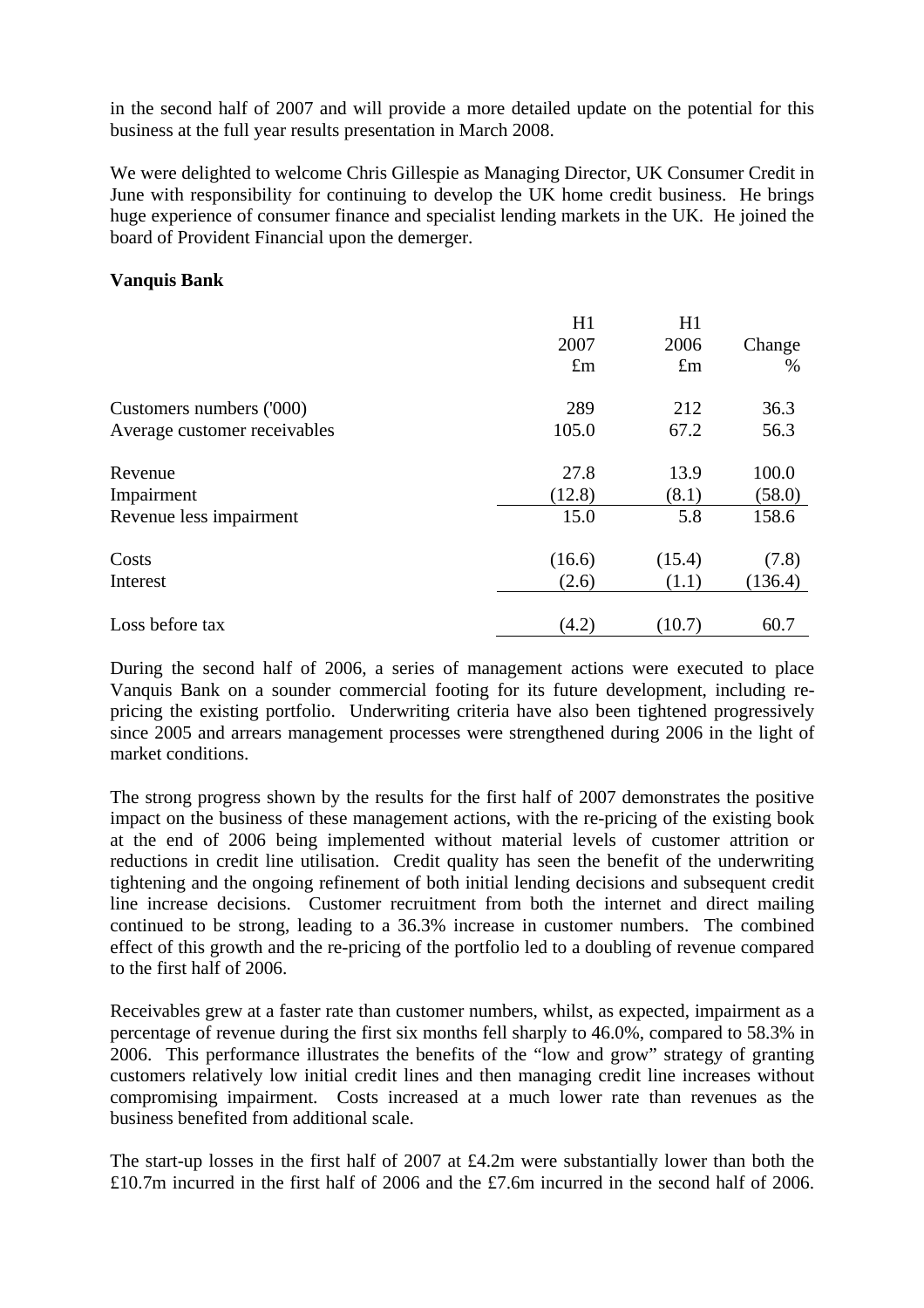Vanquis Bank moved into monthly profit in June and we remain confident that it will trade at around break-even for the year as a whole.

We recently set out medium-term targets for Vanquis Bank, indicating that we expect it to be able to achieve a portfolio of approximately 500,000 customers and net receivables of £300m earning a post-tax return on equity of 30%.

We are also very pleased that Michael Lenora has joined Vanquis Bank as Managing Director in June. With over 25 years' experience in the non-standard credit card sector in both the USA and in Europe, he is very well qualified to manage Vanquis during its next phase of development through break-even and into profitability.

# **Yes Car Credit**

Net collections totalling £52m were received in the first half of 2007. This was in line with expectations and outstanding receivables now stand at £60.8m compared to £108.6m at the end of 2006. The business is expected to record a small operating loss of approximately £3m in each of 2007 and 2008 as the collection activities are wound down.

# **Motor insurance**

The motor insurance division reported a pre-tax profit of £11.8m for the period up to its disposal on 15 June 2007. In addition to this, a net post-tax profit of £68.4m was reported on disposal.

# **International**

Performance throughout the first half of 2007 was good and marked another six months of significant progress. Profit before tax increased by 20.7% to £18.1m, with the contribution to profit from the established Central European businesses rising to £31.9m compared with £24.9m for the six months to June 2006. Investment in start-up losses in developing the Mexican and Romanian markets was increased from £6.1m in the first half of 2006 to £8.8m in the first half of 2007.

## Central Europe

Profit before tax in the first half for Central Europe increased by £7.0m (28.1%), to £31.9m. Customer numbers increased by 1.2% since the year end to 1,542,000 reversing the reduction in customer numbers in 2006 that accompanied the introduction of tighter credit controls. This led to an increase in credit issued of 8.3% compared with the first half of 2006.

The key feature of the first half was the continuation of the improvement in credit quality and reduction in impairment as a result of the introduction of improved credit management techniques in 2006. The impairment charge reduced by £30.2m (46.9%) with annualised impairment as a percentage of revenue at June 2007 of 19.9% compared with 26.8% at the end of 2006.

## Developing markets

Mexico continued to show strong customer growth. The customer count stood at 317,000, which represents growth of 65,000 customers or 25.8% since the start of the year.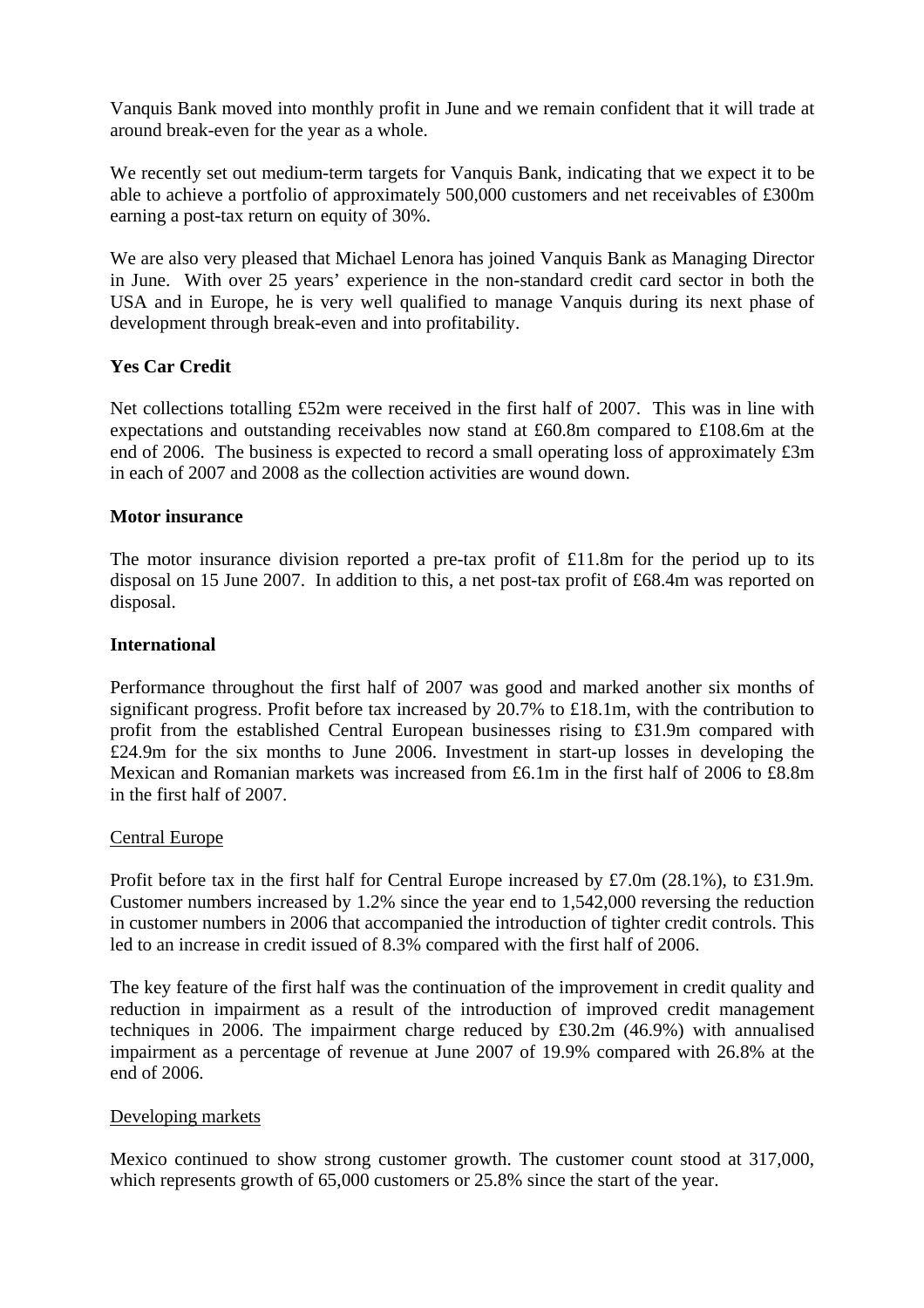In Puebla, no new branches have been opened since April 2006 and improved credit quality is the key focus of management attention. Guadalajara continued to perform in line with expectations.

Overall, impairment stabilised and was 46.3% of revenue at June 2007, a slight improvement from the 47.3% reported at the end of 2006. Start-up losses for Mexico during the first half were £6.9m, which compares with a loss of £5.0m last year.

Romania continued to perform well and in line with expectations. At June 2007 it had 17,000 customers, an increase of 11,000 since the end of 2006, and reported a loss of £1.9m, compared with £1.1m in 2006. Credit quality remained good, with impairment running at 5.9% of revenue.

### **Balance sheet**

Pro forma net assets for the ongoing UK group, adjusted for the demerger of IPF, as at 30 June 2007 were £286.1m, as set out below.

|                                                  | PFplc<br>$\pounds$ m | <b>IPF</b><br>$\pounds$ m | UK group<br>$\pounds$ m |
|--------------------------------------------------|----------------------|---------------------------|-------------------------|
| Receivables                                      | 1,154.2              | 355.2                     | 799.0                   |
| Pension asset                                    | 68.6                 | 3.5                       | 65.1                    |
| Borrowings (including fair value of derivatives) | (844.5)              | (262.4)                   | (582.1)                 |
| Other assets                                     | 72.5                 | 68.4                      | 4.1                     |
| <b>Net assets</b>                                | 450.8                | 164.7                     | 286.1                   |

The level of pro forma gearing, calculated to exclude the pension scheme asset, as required under our funding facilities, stood at 2.6 times compared to the relevant borrowings covenant of 6.0 times.

The reported level of capital adequacy for the combined group as at 30 June 2007 was 32.8%, benefiting from capital generated by the sale of Provident Insurance during the period. This was comfortably in excess of the limit set by the FSA. The pro forma equivalent ratio after adjusting for the demerger of IPF was 37.2%.

As reported at the time of the demerger, in the light of its high dividend payout ratio the company has retained surplus capital of some £80m to fund growth opportunities and provide a sensible degree of strategic flexibility.

## **Timing of dividend payments**

Historically, under UK GAAP reporting, the quantum and timing of interim and final dividends paid by the group traditionally followed the pattern of the underlying earnings of the business. However, the transition to IFRS in 2005 has distorted that position. The payment in May of the larger final dividend, which has historically represented approximately 60% of the previous year's full dividend, and the payment of the interim dividend in October results in a temporary reduction in net assets during those months. Given the requirements of the FSA to maintain a minimum level of capital adequacy at all times, it is proposed to amend the timing of the dividend payment dates to better reflect the seasonality of the group's earnings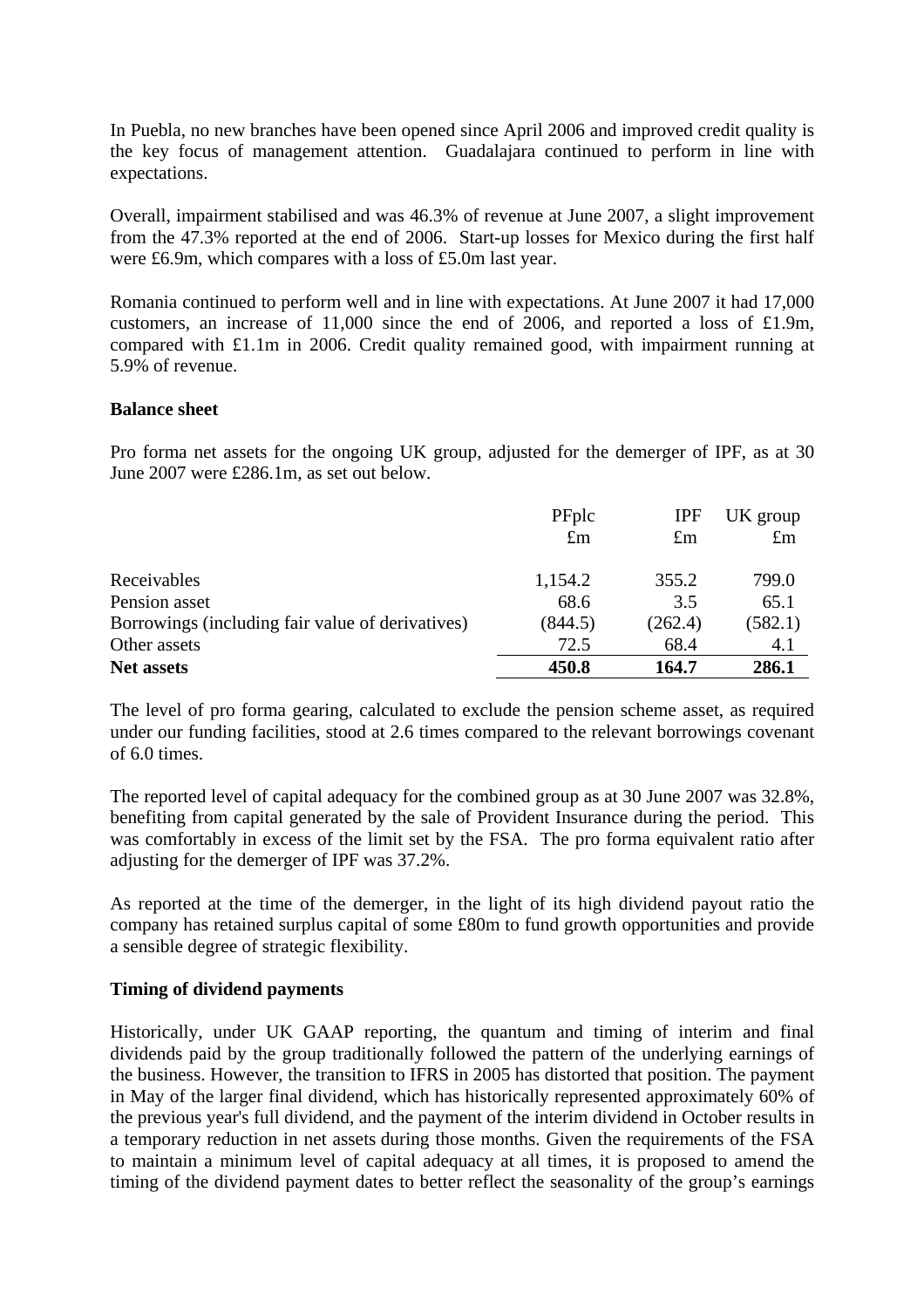as recognised under IFRS. The interim dividend of 25.40p per share will therefore be paid on 28 November 2007, with the final dividend now expected to be paid in June 2008.

### **Group outlook**

The recent strengthening of management and the improved medium-term prospects for both UK home credit and Vanquis Bank have placed the group in a strong position from which to focus upon its strategy to develop a broader range of credit products for the non-standard UK lending market.

We are confident that our continuing UK operations will deliver good profits growth for 2007 as a whole.

**John van Kuffeler**  Chairman 11 September 2007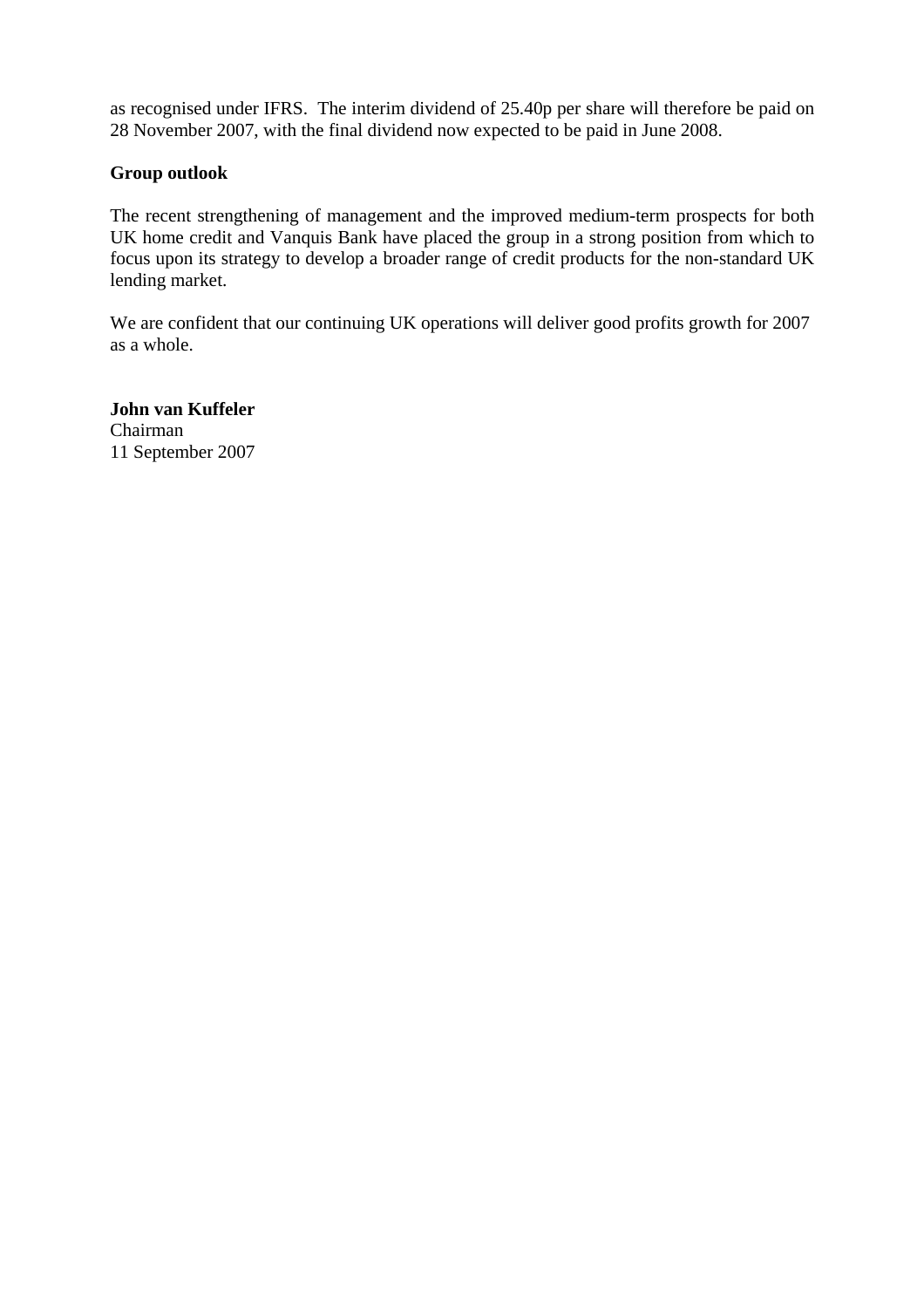#### **Consolidated interim income statement**

| Half-year to<br>Half-year to<br>Full year to<br>30 June 2007<br>30 June 2006<br>31 Dec 2006<br>$\pounds$ m<br>$\pounds$ m<br>$\pounds$ m<br><b>Continuing operations</b><br>$\overline{2}$<br>521.4<br>517.6<br>1,019.9<br>Revenue<br>3.8<br>Finance income<br>3.4<br>7.2<br>525.2<br><b>Total income</b><br>521.0<br>1,027.1<br>(36.4)<br>(33.6)<br>Finance costs<br>(69.8)<br>Operating costs<br>(271.3)<br>(298.9)<br>(517.3)<br>(173.0)<br>Administrative expenses<br>(141.5)<br>(300.8)<br><b>Total costs</b><br>(480.7)<br>(887.9)<br>(474.0)<br><b>Profit before taxation</b><br>$\overline{c}$<br>44.5<br>47.0<br>139.2<br>$\overline{c}$<br>56.3<br>150.3<br>Profit before tax and exceptional costs<br>47.0<br>$\overline{c}$<br>Exceptional costs – demerger costs<br>(11.8)<br>(11.1)<br>$\overline{2}$<br>44.5<br>47.0<br>139.2<br>Profit before taxation<br>(10.5)<br>(10.0)<br>(27.3)<br>Tax expense<br>$- UK$<br>- Overseas<br>(5.9)<br>(4.4)<br>(17.4)<br>3<br>(16.4)<br>(14.4)<br>(44.7)<br>Total tax expense<br>Profit after taxation for the period from<br>28.1<br>32.6<br>continuing operations<br>94.5<br><b>Discontinued operations</b><br>Profit after taxation for the period from<br>discontinued operations<br>76.6<br>13.9<br>30.4<br>4<br>Profit for the year attributable to equity<br>shareholders<br>10<br>104.7<br>46.5<br>124.9<br>Unaudited<br><b>Notes</b><br>Unaudited<br>Audited<br>Half-year to<br>Half-year to<br>Full year to<br>30 June 2006<br>30 June 2007<br>31 Dec 2006<br>Earnings per share from continuing<br>operations<br>5<br>12.80p<br><b>Basic</b><br>10.97p<br>37.08p<br>10.88p<br>Diluted<br>12.75p<br>36.94p<br>5<br>Earnings per share attributable to equity<br>shareholders<br>5<br>40.87p<br><b>Basic</b><br>18.26p<br>49.00p<br>5<br>Diluted<br>40.55p<br>18.19p<br>48.83p<br>Dividend per share<br>Proposed dividend*<br>25.40p<br>6<br>14.48p<br>22.02p<br>Paid in the period<br>22.02p<br>21.37p<br>35.85p<br>6 | <b>Notes</b> | Unaudited | Unaudited | Audited |
|-----------------------------------------------------------------------------------------------------------------------------------------------------------------------------------------------------------------------------------------------------------------------------------------------------------------------------------------------------------------------------------------------------------------------------------------------------------------------------------------------------------------------------------------------------------------------------------------------------------------------------------------------------------------------------------------------------------------------------------------------------------------------------------------------------------------------------------------------------------------------------------------------------------------------------------------------------------------------------------------------------------------------------------------------------------------------------------------------------------------------------------------------------------------------------------------------------------------------------------------------------------------------------------------------------------------------------------------------------------------------------------------------------------------------------------------------------------------------------------------------------------------------------------------------------------------------------------------------------------------------------------------------------------------------------------------------------------------------------------------------------------------------------------------------------------------------------------------------------------------------------------------------------------------------------------------------------------------------------------|--------------|-----------|-----------|---------|
|                                                                                                                                                                                                                                                                                                                                                                                                                                                                                                                                                                                                                                                                                                                                                                                                                                                                                                                                                                                                                                                                                                                                                                                                                                                                                                                                                                                                                                                                                                                                                                                                                                                                                                                                                                                                                                                                                                                                                                                   |              |           |           |         |
|                                                                                                                                                                                                                                                                                                                                                                                                                                                                                                                                                                                                                                                                                                                                                                                                                                                                                                                                                                                                                                                                                                                                                                                                                                                                                                                                                                                                                                                                                                                                                                                                                                                                                                                                                                                                                                                                                                                                                                                   |              |           |           |         |
|                                                                                                                                                                                                                                                                                                                                                                                                                                                                                                                                                                                                                                                                                                                                                                                                                                                                                                                                                                                                                                                                                                                                                                                                                                                                                                                                                                                                                                                                                                                                                                                                                                                                                                                                                                                                                                                                                                                                                                                   |              |           |           |         |
|                                                                                                                                                                                                                                                                                                                                                                                                                                                                                                                                                                                                                                                                                                                                                                                                                                                                                                                                                                                                                                                                                                                                                                                                                                                                                                                                                                                                                                                                                                                                                                                                                                                                                                                                                                                                                                                                                                                                                                                   |              |           |           |         |
|                                                                                                                                                                                                                                                                                                                                                                                                                                                                                                                                                                                                                                                                                                                                                                                                                                                                                                                                                                                                                                                                                                                                                                                                                                                                                                                                                                                                                                                                                                                                                                                                                                                                                                                                                                                                                                                                                                                                                                                   |              |           |           |         |
|                                                                                                                                                                                                                                                                                                                                                                                                                                                                                                                                                                                                                                                                                                                                                                                                                                                                                                                                                                                                                                                                                                                                                                                                                                                                                                                                                                                                                                                                                                                                                                                                                                                                                                                                                                                                                                                                                                                                                                                   |              |           |           |         |
|                                                                                                                                                                                                                                                                                                                                                                                                                                                                                                                                                                                                                                                                                                                                                                                                                                                                                                                                                                                                                                                                                                                                                                                                                                                                                                                                                                                                                                                                                                                                                                                                                                                                                                                                                                                                                                                                                                                                                                                   |              |           |           |         |
|                                                                                                                                                                                                                                                                                                                                                                                                                                                                                                                                                                                                                                                                                                                                                                                                                                                                                                                                                                                                                                                                                                                                                                                                                                                                                                                                                                                                                                                                                                                                                                                                                                                                                                                                                                                                                                                                                                                                                                                   |              |           |           |         |
|                                                                                                                                                                                                                                                                                                                                                                                                                                                                                                                                                                                                                                                                                                                                                                                                                                                                                                                                                                                                                                                                                                                                                                                                                                                                                                                                                                                                                                                                                                                                                                                                                                                                                                                                                                                                                                                                                                                                                                                   |              |           |           |         |
|                                                                                                                                                                                                                                                                                                                                                                                                                                                                                                                                                                                                                                                                                                                                                                                                                                                                                                                                                                                                                                                                                                                                                                                                                                                                                                                                                                                                                                                                                                                                                                                                                                                                                                                                                                                                                                                                                                                                                                                   |              |           |           |         |
|                                                                                                                                                                                                                                                                                                                                                                                                                                                                                                                                                                                                                                                                                                                                                                                                                                                                                                                                                                                                                                                                                                                                                                                                                                                                                                                                                                                                                                                                                                                                                                                                                                                                                                                                                                                                                                                                                                                                                                                   |              |           |           |         |
|                                                                                                                                                                                                                                                                                                                                                                                                                                                                                                                                                                                                                                                                                                                                                                                                                                                                                                                                                                                                                                                                                                                                                                                                                                                                                                                                                                                                                                                                                                                                                                                                                                                                                                                                                                                                                                                                                                                                                                                   |              |           |           |         |
|                                                                                                                                                                                                                                                                                                                                                                                                                                                                                                                                                                                                                                                                                                                                                                                                                                                                                                                                                                                                                                                                                                                                                                                                                                                                                                                                                                                                                                                                                                                                                                                                                                                                                                                                                                                                                                                                                                                                                                                   |              |           |           |         |
|                                                                                                                                                                                                                                                                                                                                                                                                                                                                                                                                                                                                                                                                                                                                                                                                                                                                                                                                                                                                                                                                                                                                                                                                                                                                                                                                                                                                                                                                                                                                                                                                                                                                                                                                                                                                                                                                                                                                                                                   |              |           |           |         |
|                                                                                                                                                                                                                                                                                                                                                                                                                                                                                                                                                                                                                                                                                                                                                                                                                                                                                                                                                                                                                                                                                                                                                                                                                                                                                                                                                                                                                                                                                                                                                                                                                                                                                                                                                                                                                                                                                                                                                                                   |              |           |           |         |
|                                                                                                                                                                                                                                                                                                                                                                                                                                                                                                                                                                                                                                                                                                                                                                                                                                                                                                                                                                                                                                                                                                                                                                                                                                                                                                                                                                                                                                                                                                                                                                                                                                                                                                                                                                                                                                                                                                                                                                                   |              |           |           |         |
|                                                                                                                                                                                                                                                                                                                                                                                                                                                                                                                                                                                                                                                                                                                                                                                                                                                                                                                                                                                                                                                                                                                                                                                                                                                                                                                                                                                                                                                                                                                                                                                                                                                                                                                                                                                                                                                                                                                                                                                   |              |           |           |         |
|                                                                                                                                                                                                                                                                                                                                                                                                                                                                                                                                                                                                                                                                                                                                                                                                                                                                                                                                                                                                                                                                                                                                                                                                                                                                                                                                                                                                                                                                                                                                                                                                                                                                                                                                                                                                                                                                                                                                                                                   |              |           |           |         |
|                                                                                                                                                                                                                                                                                                                                                                                                                                                                                                                                                                                                                                                                                                                                                                                                                                                                                                                                                                                                                                                                                                                                                                                                                                                                                                                                                                                                                                                                                                                                                                                                                                                                                                                                                                                                                                                                                                                                                                                   |              |           |           |         |
|                                                                                                                                                                                                                                                                                                                                                                                                                                                                                                                                                                                                                                                                                                                                                                                                                                                                                                                                                                                                                                                                                                                                                                                                                                                                                                                                                                                                                                                                                                                                                                                                                                                                                                                                                                                                                                                                                                                                                                                   |              |           |           |         |
|                                                                                                                                                                                                                                                                                                                                                                                                                                                                                                                                                                                                                                                                                                                                                                                                                                                                                                                                                                                                                                                                                                                                                                                                                                                                                                                                                                                                                                                                                                                                                                                                                                                                                                                                                                                                                                                                                                                                                                                   |              |           |           |         |
|                                                                                                                                                                                                                                                                                                                                                                                                                                                                                                                                                                                                                                                                                                                                                                                                                                                                                                                                                                                                                                                                                                                                                                                                                                                                                                                                                                                                                                                                                                                                                                                                                                                                                                                                                                                                                                                                                                                                                                                   |              |           |           |         |
|                                                                                                                                                                                                                                                                                                                                                                                                                                                                                                                                                                                                                                                                                                                                                                                                                                                                                                                                                                                                                                                                                                                                                                                                                                                                                                                                                                                                                                                                                                                                                                                                                                                                                                                                                                                                                                                                                                                                                                                   |              |           |           |         |
|                                                                                                                                                                                                                                                                                                                                                                                                                                                                                                                                                                                                                                                                                                                                                                                                                                                                                                                                                                                                                                                                                                                                                                                                                                                                                                                                                                                                                                                                                                                                                                                                                                                                                                                                                                                                                                                                                                                                                                                   |              |           |           |         |
|                                                                                                                                                                                                                                                                                                                                                                                                                                                                                                                                                                                                                                                                                                                                                                                                                                                                                                                                                                                                                                                                                                                                                                                                                                                                                                                                                                                                                                                                                                                                                                                                                                                                                                                                                                                                                                                                                                                                                                                   |              |           |           |         |
|                                                                                                                                                                                                                                                                                                                                                                                                                                                                                                                                                                                                                                                                                                                                                                                                                                                                                                                                                                                                                                                                                                                                                                                                                                                                                                                                                                                                                                                                                                                                                                                                                                                                                                                                                                                                                                                                                                                                                                                   |              |           |           |         |
|                                                                                                                                                                                                                                                                                                                                                                                                                                                                                                                                                                                                                                                                                                                                                                                                                                                                                                                                                                                                                                                                                                                                                                                                                                                                                                                                                                                                                                                                                                                                                                                                                                                                                                                                                                                                                                                                                                                                                                                   |              |           |           |         |
|                                                                                                                                                                                                                                                                                                                                                                                                                                                                                                                                                                                                                                                                                                                                                                                                                                                                                                                                                                                                                                                                                                                                                                                                                                                                                                                                                                                                                                                                                                                                                                                                                                                                                                                                                                                                                                                                                                                                                                                   |              |           |           |         |
|                                                                                                                                                                                                                                                                                                                                                                                                                                                                                                                                                                                                                                                                                                                                                                                                                                                                                                                                                                                                                                                                                                                                                                                                                                                                                                                                                                                                                                                                                                                                                                                                                                                                                                                                                                                                                                                                                                                                                                                   |              |           |           |         |
|                                                                                                                                                                                                                                                                                                                                                                                                                                                                                                                                                                                                                                                                                                                                                                                                                                                                                                                                                                                                                                                                                                                                                                                                                                                                                                                                                                                                                                                                                                                                                                                                                                                                                                                                                                                                                                                                                                                                                                                   |              |           |           |         |
|                                                                                                                                                                                                                                                                                                                                                                                                                                                                                                                                                                                                                                                                                                                                                                                                                                                                                                                                                                                                                                                                                                                                                                                                                                                                                                                                                                                                                                                                                                                                                                                                                                                                                                                                                                                                                                                                                                                                                                                   |              |           |           |         |
|                                                                                                                                                                                                                                                                                                                                                                                                                                                                                                                                                                                                                                                                                                                                                                                                                                                                                                                                                                                                                                                                                                                                                                                                                                                                                                                                                                                                                                                                                                                                                                                                                                                                                                                                                                                                                                                                                                                                                                                   |              |           |           |         |
|                                                                                                                                                                                                                                                                                                                                                                                                                                                                                                                                                                                                                                                                                                                                                                                                                                                                                                                                                                                                                                                                                                                                                                                                                                                                                                                                                                                                                                                                                                                                                                                                                                                                                                                                                                                                                                                                                                                                                                                   |              |           |           |         |
|                                                                                                                                                                                                                                                                                                                                                                                                                                                                                                                                                                                                                                                                                                                                                                                                                                                                                                                                                                                                                                                                                                                                                                                                                                                                                                                                                                                                                                                                                                                                                                                                                                                                                                                                                                                                                                                                                                                                                                                   |              |           |           |         |
|                                                                                                                                                                                                                                                                                                                                                                                                                                                                                                                                                                                                                                                                                                                                                                                                                                                                                                                                                                                                                                                                                                                                                                                                                                                                                                                                                                                                                                                                                                                                                                                                                                                                                                                                                                                                                                                                                                                                                                                   |              |           |           |         |
|                                                                                                                                                                                                                                                                                                                                                                                                                                                                                                                                                                                                                                                                                                                                                                                                                                                                                                                                                                                                                                                                                                                                                                                                                                                                                                                                                                                                                                                                                                                                                                                                                                                                                                                                                                                                                                                                                                                                                                                   |              |           |           |         |
|                                                                                                                                                                                                                                                                                                                                                                                                                                                                                                                                                                                                                                                                                                                                                                                                                                                                                                                                                                                                                                                                                                                                                                                                                                                                                                                                                                                                                                                                                                                                                                                                                                                                                                                                                                                                                                                                                                                                                                                   |              |           |           |         |
|                                                                                                                                                                                                                                                                                                                                                                                                                                                                                                                                                                                                                                                                                                                                                                                                                                                                                                                                                                                                                                                                                                                                                                                                                                                                                                                                                                                                                                                                                                                                                                                                                                                                                                                                                                                                                                                                                                                                                                                   |              |           |           |         |
|                                                                                                                                                                                                                                                                                                                                                                                                                                                                                                                                                                                                                                                                                                                                                                                                                                                                                                                                                                                                                                                                                                                                                                                                                                                                                                                                                                                                                                                                                                                                                                                                                                                                                                                                                                                                                                                                                                                                                                                   |              |           |           |         |
|                                                                                                                                                                                                                                                                                                                                                                                                                                                                                                                                                                                                                                                                                                                                                                                                                                                                                                                                                                                                                                                                                                                                                                                                                                                                                                                                                                                                                                                                                                                                                                                                                                                                                                                                                                                                                                                                                                                                                                                   |              |           |           |         |
|                                                                                                                                                                                                                                                                                                                                                                                                                                                                                                                                                                                                                                                                                                                                                                                                                                                                                                                                                                                                                                                                                                                                                                                                                                                                                                                                                                                                                                                                                                                                                                                                                                                                                                                                                                                                                                                                                                                                                                                   |              |           |           |         |
|                                                                                                                                                                                                                                                                                                                                                                                                                                                                                                                                                                                                                                                                                                                                                                                                                                                                                                                                                                                                                                                                                                                                                                                                                                                                                                                                                                                                                                                                                                                                                                                                                                                                                                                                                                                                                                                                                                                                                                                   |              |           |           |         |
|                                                                                                                                                                                                                                                                                                                                                                                                                                                                                                                                                                                                                                                                                                                                                                                                                                                                                                                                                                                                                                                                                                                                                                                                                                                                                                                                                                                                                                                                                                                                                                                                                                                                                                                                                                                                                                                                                                                                                                                   |              |           |           |         |
|                                                                                                                                                                                                                                                                                                                                                                                                                                                                                                                                                                                                                                                                                                                                                                                                                                                                                                                                                                                                                                                                                                                                                                                                                                                                                                                                                                                                                                                                                                                                                                                                                                                                                                                                                                                                                                                                                                                                                                                   |              |           |           |         |
|                                                                                                                                                                                                                                                                                                                                                                                                                                                                                                                                                                                                                                                                                                                                                                                                                                                                                                                                                                                                                                                                                                                                                                                                                                                                                                                                                                                                                                                                                                                                                                                                                                                                                                                                                                                                                                                                                                                                                                                   |              |           |           |         |

\* The proposed dividend per share for the six months ended 30 June 2007 is based on the number of shares in issue following the one for two share consolidation which took place on 16 July 2007 in conjunction with the demerger of the international business.

The total cost of dividends paid in the period was £56.4m (30 June 2006 £54.4m, 31 December 2006 £91.4m).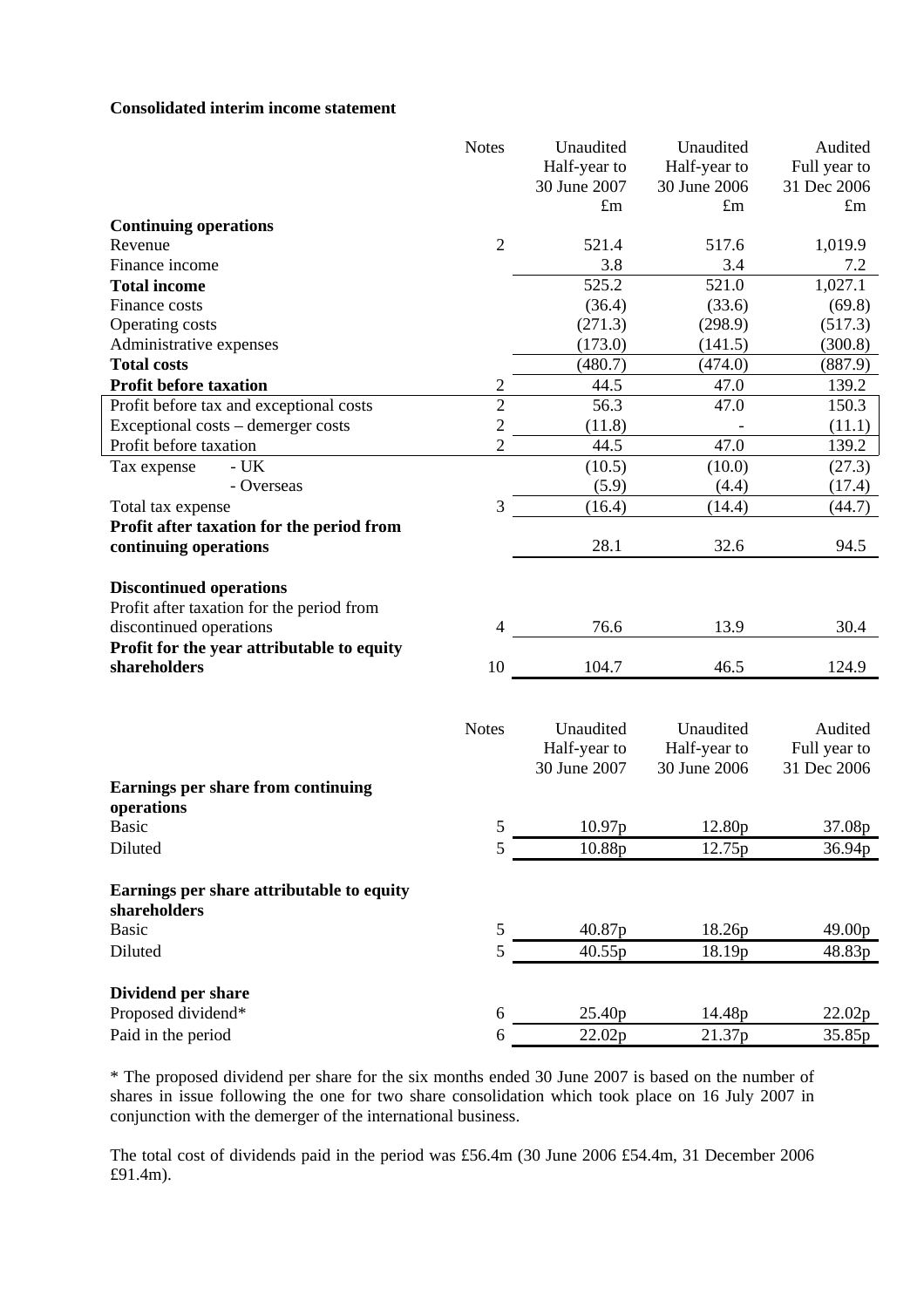# **Consolidated interim statement of recognised income and expense**

|                                                      | <b>Notes</b> | Unaudited    | Unaudited      | Audited      |
|------------------------------------------------------|--------------|--------------|----------------|--------------|
|                                                      |              | Half-year to | Half-year to   | Full year to |
|                                                      |              | 30 June 2007 | 30 June 2006   | 31 Dec 2006  |
|                                                      |              | $\pounds$ m  | $\mathfrak{m}$ | $\pm$ m      |
| Profit for the year attributable to equity           |              |              |                |              |
| shareholders                                         |              | 104.7        | 46.5           | 124.9        |
| Exchange losses on foreign currency translations     |              |              | (4.8)          | (0.2)        |
| Net fair value gains/(losses) – cash flow hedges     |              | 4.7          | (0.7)          | 0.2          |
| Actuarial gains/(losses) on retirement benefit asset | 8            | 51.4         | 7.7            | (0.3)        |
| Tax charge on items taken directly to equity         |              | (16.8)       | (2.0)          | (0.1)        |
| Net income/(expense) recognised directly in equity   | 10           | 39.3         | 0.2            | (0.4)        |
| Total recognised income for the period               | 10           | 144.0        | 46.7           | 124.5        |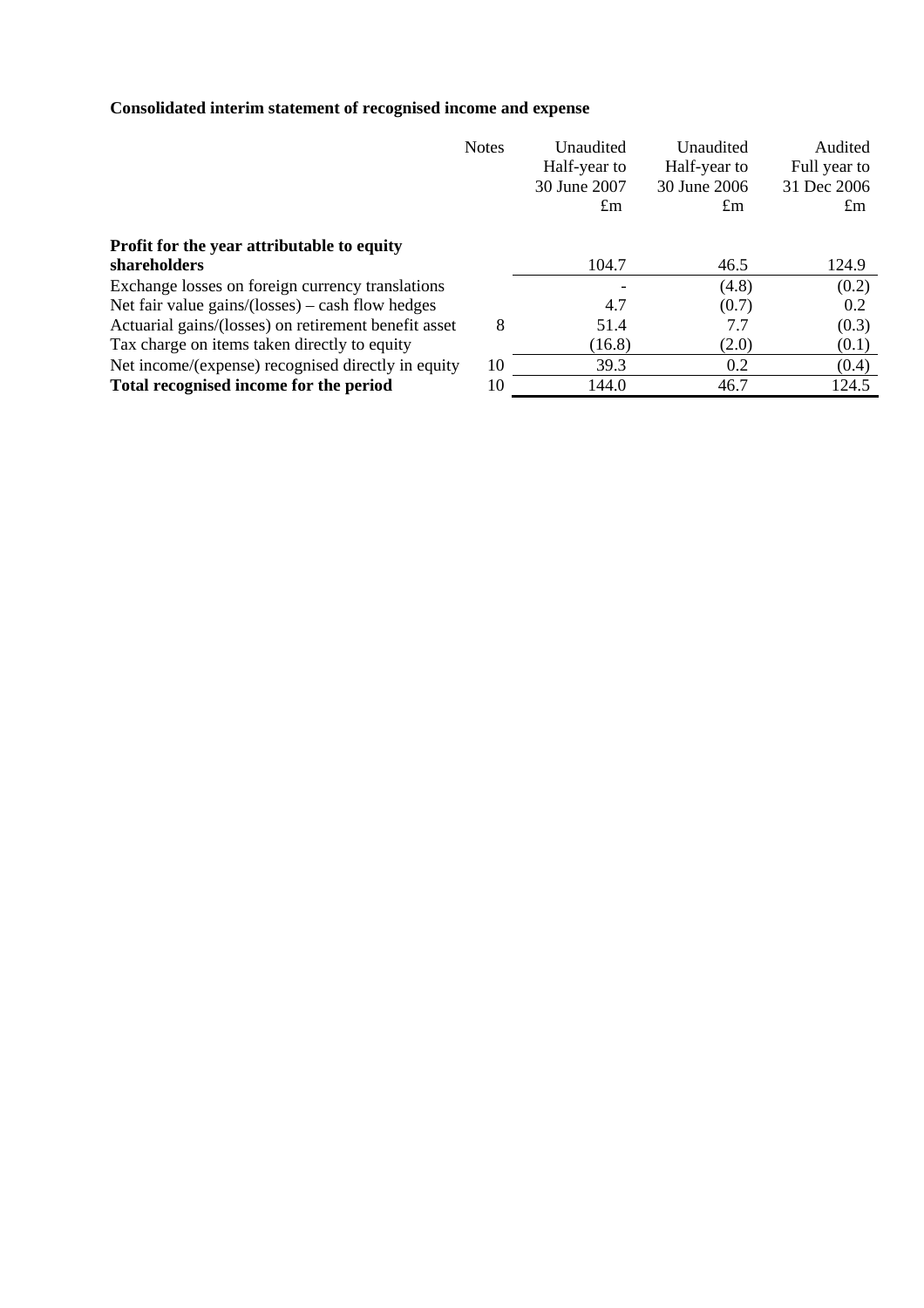## **Consolidated interim balance sheet**

| As at<br>As at<br>As at<br>31 Dec 2006<br>30 June 2007<br>30 June 2006<br>$\pounds$ m<br>$\pounds$ m<br>$\pounds$ m<br><b>ASSETS</b><br><b>Non-current assets</b><br>Goodwill<br>3.1<br>3.1<br>3.1<br>28.0<br>30.0<br>Other intangible assets<br>26.4<br>Property, plant and equipment<br>57.2<br>47.2<br>58.7<br>8<br>68.6<br>Retirement benefit asset<br>6.7<br>8.9<br>Deferred tax assets<br>11.2<br>30.8<br>31.9<br>166.5<br>116.9<br>131.5<br><b>Current assets</b> | <b>Notes</b> | Unaudited | Unaudited | Audited |
|--------------------------------------------------------------------------------------------------------------------------------------------------------------------------------------------------------------------------------------------------------------------------------------------------------------------------------------------------------------------------------------------------------------------------------------------------------------------------|--------------|-----------|-----------|---------|
|                                                                                                                                                                                                                                                                                                                                                                                                                                                                          |              |           |           |         |
|                                                                                                                                                                                                                                                                                                                                                                                                                                                                          |              |           |           |         |
|                                                                                                                                                                                                                                                                                                                                                                                                                                                                          |              |           |           |         |
|                                                                                                                                                                                                                                                                                                                                                                                                                                                                          |              |           |           |         |
|                                                                                                                                                                                                                                                                                                                                                                                                                                                                          |              |           |           |         |
|                                                                                                                                                                                                                                                                                                                                                                                                                                                                          |              |           |           |         |
|                                                                                                                                                                                                                                                                                                                                                                                                                                                                          |              |           |           |         |
|                                                                                                                                                                                                                                                                                                                                                                                                                                                                          |              |           |           |         |
|                                                                                                                                                                                                                                                                                                                                                                                                                                                                          |              |           |           |         |
|                                                                                                                                                                                                                                                                                                                                                                                                                                                                          |              |           |           |         |
|                                                                                                                                                                                                                                                                                                                                                                                                                                                                          |              |           |           |         |
|                                                                                                                                                                                                                                                                                                                                                                                                                                                                          |              |           |           |         |
| Financial assets:                                                                                                                                                                                                                                                                                                                                                                                                                                                        |              |           |           |         |
| - Amounts receivable from customers:                                                                                                                                                                                                                                                                                                                                                                                                                                     |              |           |           |         |
| 7<br>- due within one year<br>967.1<br>1,103.2<br>1,061.2                                                                                                                                                                                                                                                                                                                                                                                                                |              |           |           |         |
| 7<br>93.0<br>152.2<br>- due in more than one year<br>129.5                                                                                                                                                                                                                                                                                                                                                                                                               |              |           |           |         |
| $\overline{7}$<br>1,154.2<br>1,119.3<br>1,232.7<br>- Total amounts receivable from customers                                                                                                                                                                                                                                                                                                                                                                             |              |           |           |         |
| 2.9<br>2.7<br>- Derivative financial instruments<br>5.3                                                                                                                                                                                                                                                                                                                                                                                                                  |              |           |           |         |
| 438.8<br>69.9<br>438.3<br>- Cash and cash equivalents                                                                                                                                                                                                                                                                                                                                                                                                                    |              |           |           |         |
| Trade and other receivables<br>30.1<br>36.6<br>30.6                                                                                                                                                                                                                                                                                                                                                                                                                      |              |           |           |         |
| 63.3<br>56.2<br>Insurance assets                                                                                                                                                                                                                                                                                                                                                                                                                                         |              |           |           |         |
| 8.1<br>Current tax assets                                                                                                                                                                                                                                                                                                                                                                                                                                                |              |           |           |         |
| 1,257.1<br>1,662.8<br>1,769.1                                                                                                                                                                                                                                                                                                                                                                                                                                            |              |           |           |         |
| 1,423.6<br>1,779.7<br><b>Total assets</b><br>1,900.6                                                                                                                                                                                                                                                                                                                                                                                                                     |              |           |           |         |
|                                                                                                                                                                                                                                                                                                                                                                                                                                                                          |              |           |           |         |
| <b>LIABILITIES</b>                                                                                                                                                                                                                                                                                                                                                                                                                                                       |              |           |           |         |
| <b>Current liabilities</b><br>Financial liabilities:                                                                                                                                                                                                                                                                                                                                                                                                                     |              |           |           |         |
|                                                                                                                                                                                                                                                                                                                                                                                                                                                                          |              |           |           |         |
| - Bank and other borrowings<br>(165.8)<br>(87.4)<br>(28.3)<br>- Derivative financial instruments                                                                                                                                                                                                                                                                                                                                                                         |              |           |           |         |
| (42.2)<br>(39.4)<br>(44.1)                                                                                                                                                                                                                                                                                                                                                                                                                                               |              |           |           |         |
| Trade and other payables<br>(92.8)<br>(89.3)<br>(114.1)<br>Insurance accruals and deferred income<br>(328.3)                                                                                                                                                                                                                                                                                                                                                             |              |           |           |         |
| (347.8)<br>Current tax liabilities<br>(15.3)                                                                                                                                                                                                                                                                                                                                                                                                                             |              |           |           |         |
| (31.3)<br>(37.3)<br>Provisions<br>(1.3)<br>(1.3)<br>(1.8)                                                                                                                                                                                                                                                                                                                                                                                                                |              |           |           |         |
|                                                                                                                                                                                                                                                                                                                                                                                                                                                                          |              |           |           |         |
| (333.4)<br>(613.0)<br>(521.4)                                                                                                                                                                                                                                                                                                                                                                                                                                            |              |           |           |         |
| <b>Non-current liabilities</b><br>Financial liabilities:                                                                                                                                                                                                                                                                                                                                                                                                                 |              |           |           |         |
|                                                                                                                                                                                                                                                                                                                                                                                                                                                                          |              |           |           |         |
| (639.4)<br>(948.3)<br>- Bank and other borrowings<br>(933.6)                                                                                                                                                                                                                                                                                                                                                                                                             |              |           |           |         |
| (639.4)<br>(948.3)<br>(933.6)                                                                                                                                                                                                                                                                                                                                                                                                                                            |              |           |           |         |
| <b>Total liabilities</b><br>(972.8)<br>(1,469.7)<br>(1,546.6)                                                                                                                                                                                                                                                                                                                                                                                                            |              |           |           |         |
| <b>NET ASSETS</b><br>$\overline{c}$<br>450.8<br>310.0<br>354.0                                                                                                                                                                                                                                                                                                                                                                                                           |              |           |           |         |
| <b>SHAREHOLDERS' EQUITY</b>                                                                                                                                                                                                                                                                                                                                                                                                                                              |              |           |           |         |
| 9<br>Called-up share capital<br>26.7<br>26.5<br>26.5                                                                                                                                                                                                                                                                                                                                                                                                                     |              |           |           |         |
| Share premium account<br>10<br>108.1<br>117.6<br>110.8                                                                                                                                                                                                                                                                                                                                                                                                                   |              |           |           |         |
| Other reserves<br>10<br>10.4<br>5.7<br>0.1                                                                                                                                                                                                                                                                                                                                                                                                                               |              |           |           |         |
| 10<br>175.3<br>Retained earnings<br>296.1<br>211.0                                                                                                                                                                                                                                                                                                                                                                                                                       |              |           |           |         |
| <b>TOTAL EQUITY</b><br>10<br>450.8<br>310.0<br>354.0                                                                                                                                                                                                                                                                                                                                                                                                                     |              |           |           |         |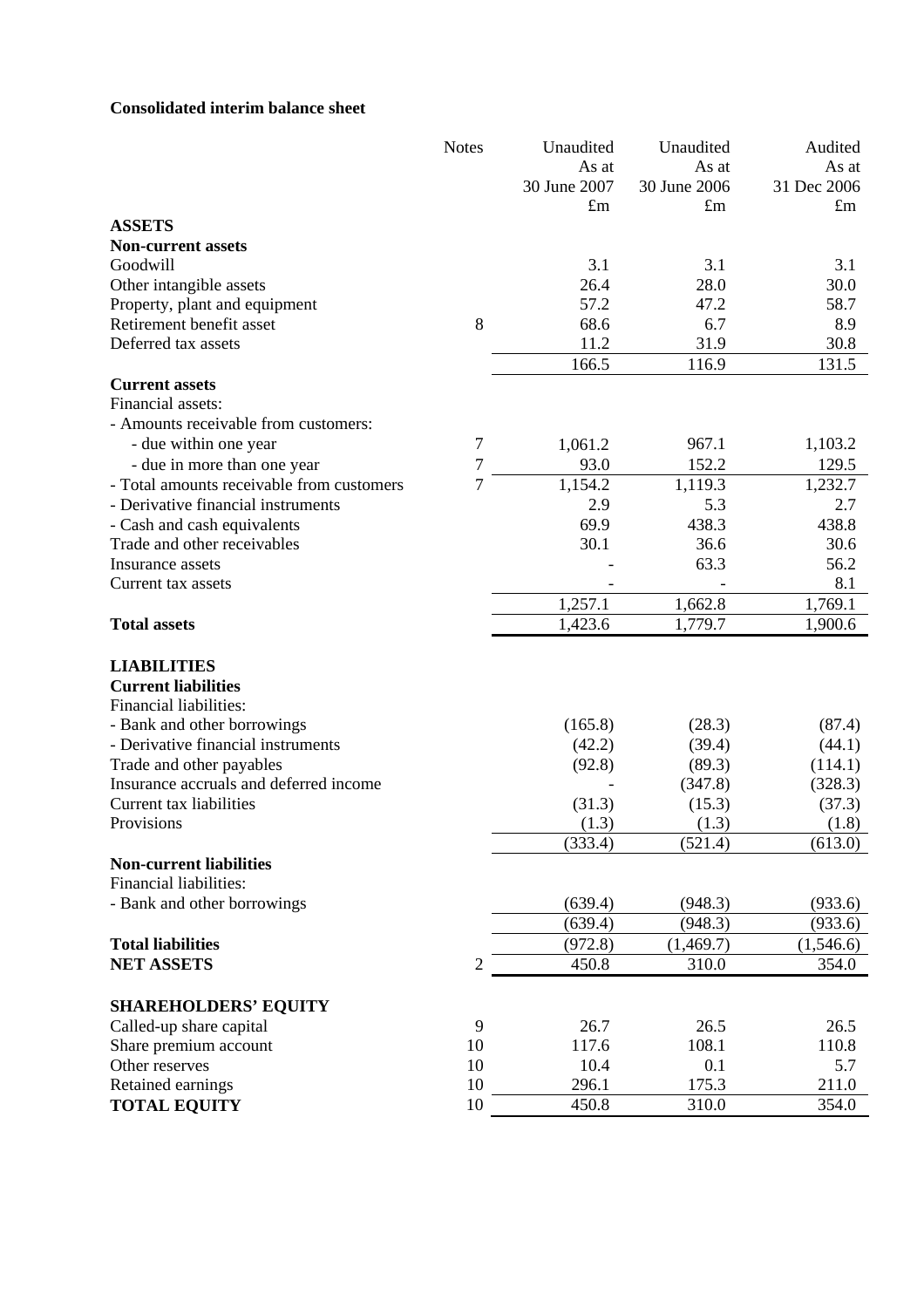#### **Consolidated interim cash flow statement**

|                                                        | Unaudited    | Unaudited    | Audited      |
|--------------------------------------------------------|--------------|--------------|--------------|
|                                                        | Half-year to | Half-year to | Full year to |
|                                                        | 30 June 2007 | 30 June 2006 | 31 Dec 2006  |
|                                                        | $\pounds$ m  | $\pounds$ m  | $\pounds$ m  |
| <b>Cash flows from operating activities</b>            |              |              |              |
| Cash generated from operations                         | 147.6        | 64.5         | 109.7        |
| Finance costs paid                                     | (45.4)       | (40.4)       | (67.0)       |
| Finance income received                                | 10.9         | 13.0         | 25.9         |
| Tax paid                                               | (17.2)       | (6.1)        | (24.9)       |
| Net cash generated from operating activities           | 95.9         | 31.0         | 43.7         |
| <b>Cash flows from investing activities</b>            |              |              |              |
| Purchases of property, plant and equipment             | (11.6)       | (13.2)       | (33.3)       |
| Proceeds from sale of property, plant and equipment    | 2.8          | 2.0          | 4.6          |
| Purchases of intangible assets                         | (4.1)        | (2.0)        | (6.0)        |
| Net proceeds from disposal of insurance business       |              |              |              |
| (note 4)                                               | 152.4        |              |              |
| Net cash generated from/(used in) investing activities | 139.5        | (13.2)       | (34.7)       |
| <b>Cash flows from financing activities</b>            |              |              |              |
| Proceeds from borrowings                               | 67.3         | 174.2        | 225.7        |
| Repayment of borrowings                                | (281.9)      | (155.1)      | (161.7)      |
| Dividends paid to company shareholders                 | (56.4)       | (54.4)       | (91.4)       |
| Proceeds from issue of share capital                   | 7.0          | 0.4          | 3.1          |
| Proceeds from the sale of treasury shares              | 0.4          | 0.2          | 2.3          |
| Net cash used in financing activities                  | (263.6)      | (34.7)       | (22.0)       |
| Net decrease in cash and bank overdrafts               | (28.2)       | (16.9)       | (13.0)       |
| Cash and bank overdrafts at beginning of period        | 431.6        | 444.4        | 444.4        |
| Disposal of insurance division                         | (343.1)      |              |              |
| Exchange (losses)/gains on cash and bank overdrafts    | (0.1)        | (0.6)        | 0.2          |
| Cash and bank overdrafts at end of period              | 60.2         | 426.9        | 431.6        |
| Cash and bank overdrafts at end of period comprise:    |              |              |              |
| Cash at bank and in hand                               | 47.9         | 51.4         | 61.9         |
| Short-term deposits                                    | 22.0         | 386.9        | 376.9        |
| Cash and cash equivalents                              | 69.9         | 438.3        | 438.8        |
| Overdrafts (held in bank and other borrowings)         | (9.7)        | (11.4)       | (7.2)        |
|                                                        | 60.2         | 426.9        | 431.6        |

All short-term deposits have a maturity of three months or less on acquisition. The cash and short-term deposits held by those businesses that are regulated are required to be strictly segregated from those of the rest of the group and are not available to repay group borrowings. As at 30 June 2007 the cash and short-term deposits held by the group's regulated businesses amounted to £22.0m (30 June 2006 £396.4m, 31 December 2006 £387.2m).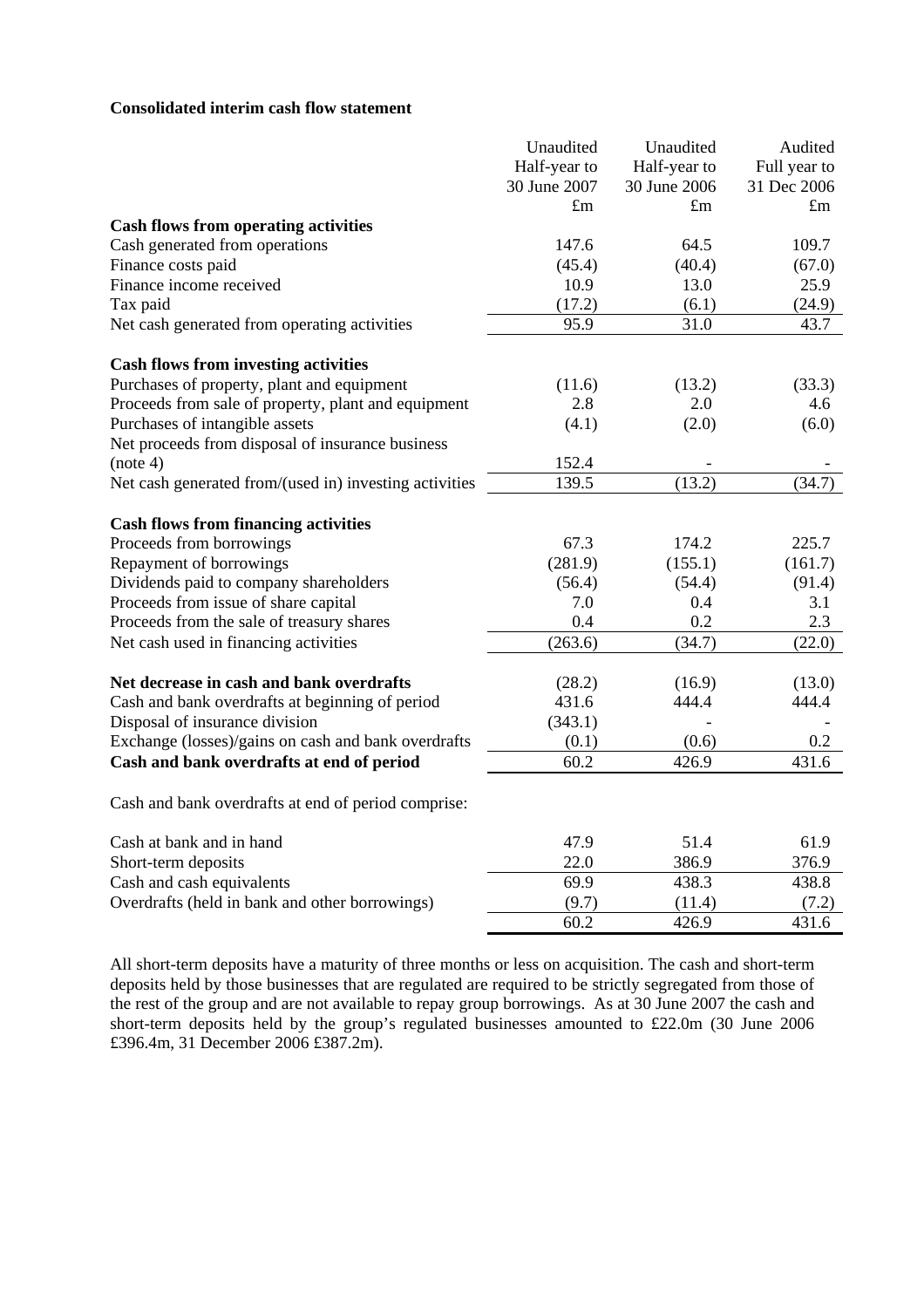# **Cash generated from operations**

|                                                   | Unaudited    | Unaudited    | Audited      |
|---------------------------------------------------|--------------|--------------|--------------|
|                                                   | Half-year to | Half-year to | Full year to |
|                                                   | 30 June 2007 | 30 June 2006 | 31 Dec 2006  |
|                                                   | $\pounds$ m  | $\pounds$ m  | $\pounds$ m  |
|                                                   |              |              |              |
| Profit for the period                             | 104.7        | 46.5         | 124.9        |
| Adjusted for:                                     |              |              |              |
| Tax expense                                       | 20.0         | 19.5         | 55.3         |
| Finance costs                                     | 36.4         | 33.6         | 69.8         |
| Finance income                                    | (11.2)       | (12.3)       | (25.3)       |
| Share-based payment charge/(credit)               | 1.2          | (0.3)        | (1.9)        |
| Pension charge/(credit)                           | 0.6          | 0.4          | (5.5)        |
| Depreciation of property, plant and equipment     | 7.5          | 6.2          | 12.6         |
| Amortisation of intangible assets                 | 11.7         | 11.5         | 24.4         |
| Loss/(profit) on sale of property, plant and      |              |              |              |
| equipment                                         | 0.2          | (0.2)        | (0.1)        |
| Profit on disposal of insurance business (note 4) | (68.4)       |              |              |
| Changes in operating assets and liabilities:      |              |              |              |
| Inventories                                       |              | 7.4          | 7.4          |
| Amounts receivable from customers                 | 78.4         | 138.2        | 36.5         |
| Trade and other receivables                       | (2.2)        | (8.2)        | 1.1          |
| Insurance assets                                  | (24.9)       | (7.9)        | (11.7)       |
| Trade and other payables                          | 3.8          | (29.9)       | (14.0)       |
| Insurance accruals and deferred income            | (5.1)        | (11.4)       | (30.9)       |
| Retirement benefit asset                          | (2.6)        | (105.0)      | (109.3)      |
| Derivative financial instruments                  | (2.0)        | (0.2)        | (0.7)        |
| Provisions                                        | (0.5)        | (23.4)       | (22.9)       |
| <b>Cash generated from operations</b>             | 147.6        | 64.5         | 109.7        |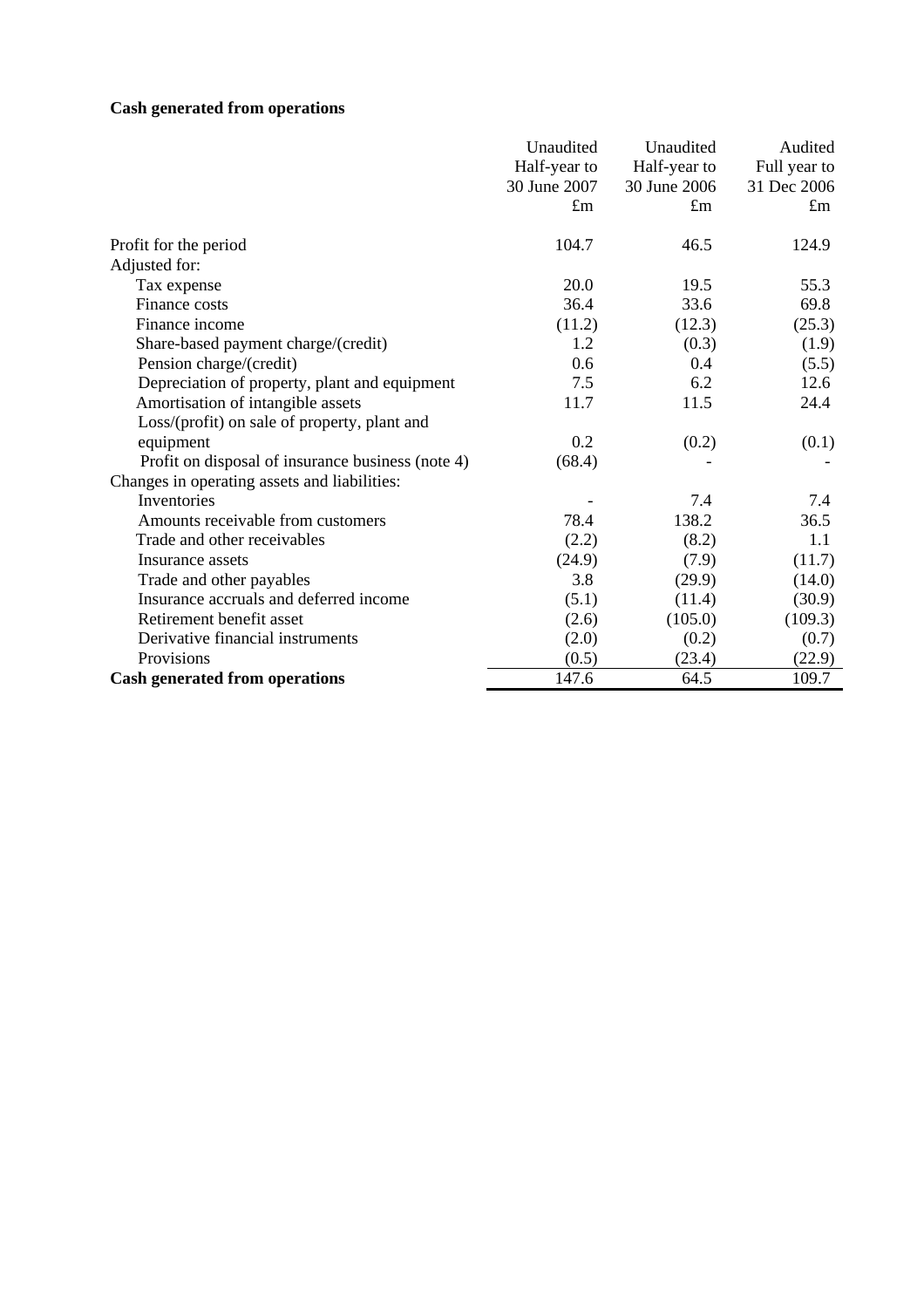#### **Notes to the interim financial information**

#### **1. Basis of preparation**

The financial information comprises the consolidated balance sheets for the periods ended 30 June 2007, 30 June 2006 and 31 December 2006 and the income statements and cash flow statements for the periods then ended of Provident Financial plc (hereinafter referred to as "the financial information"). The financial information has been prepared in accordance with the Listing Rules of the Financial Services Authority.

In preparing this financial information management has used the accounting policies set out in the group's 2006 financial statements and has chosen not to adopt IAS 34 'Interim Financial Reporting'. IFRS 7 'Financial Instruments: Disclosures' and IAS 1 'Amendments to Capital Disclosures' are effective for annual periods beginning on or after 1 January 2007. These standards are disclosure standards and do not impact on the recognition or measurement of items accounted for under the accounting policies used in the group's 2006 financial statements. As the financial information is not required to include all disclosures required by International Financial Reporting Standards, the disclosures required by IFRS 7 and the amendment to IAS 1 have not been made. Full disclosures in accordance with IFRS 7 and the amendment to IAS 1 will be made in the group's 2007 financial statements.

This financial information does not constitute a set of statutory financial statements under section 240 of the UK Companies Act 1985 and is unaudited. The comparative figures for the financial year ended 31 December 2006 are an extract from the group's 2006 financial statements which have been reported on by the company's auditors and delivered to the Registrar of Companies. The report of the auditors on these financial statements was unqualified and did not contain statements under section 237(2) or (3) of the UK Companies Act 1985.

This document (the interim report 2007) will be published on the company's website in addition to the normal paper version. The maintenance and integrity of the Provident Financial plc website is the responsibility of the directors and the work carried out by the auditors does not involve consideration of these matters. Legislation in the UK governing the preparation and dissemination of accounts may differ from legislation in other jurisdictions.

#### **2. Segment information**

#### **Primary reporting format – business segments**

|                                        | Unaudited    | Unaudited    | Audited      |
|----------------------------------------|--------------|--------------|--------------|
|                                        | Half-year to | Half-year to | Full year to |
|                                        | 30 June 2007 | 30 June 2006 | 31 Dec 2006  |
|                                        | $\pounds$ m  | $\pounds$ m  | $\pounds$ m  |
| <b>Revenue</b> – continuing operations |              |              |              |
| UK home credit                         | 292.0        | 289.6        | 576.7        |
| Vanquis Bank                           | 27.8         | 13.9         | 34.2         |
| Yes Car Credit                         | 10.0         | 26.9         | 43.7         |
| <b>Total UK businesses</b>             | 329.8        | 330.4        | 654.6        |
| International                          | 191.6        | 187.2        | 365.3        |
| <b>Total group</b>                     | 521.4        | 517.6        | 1,019.9      |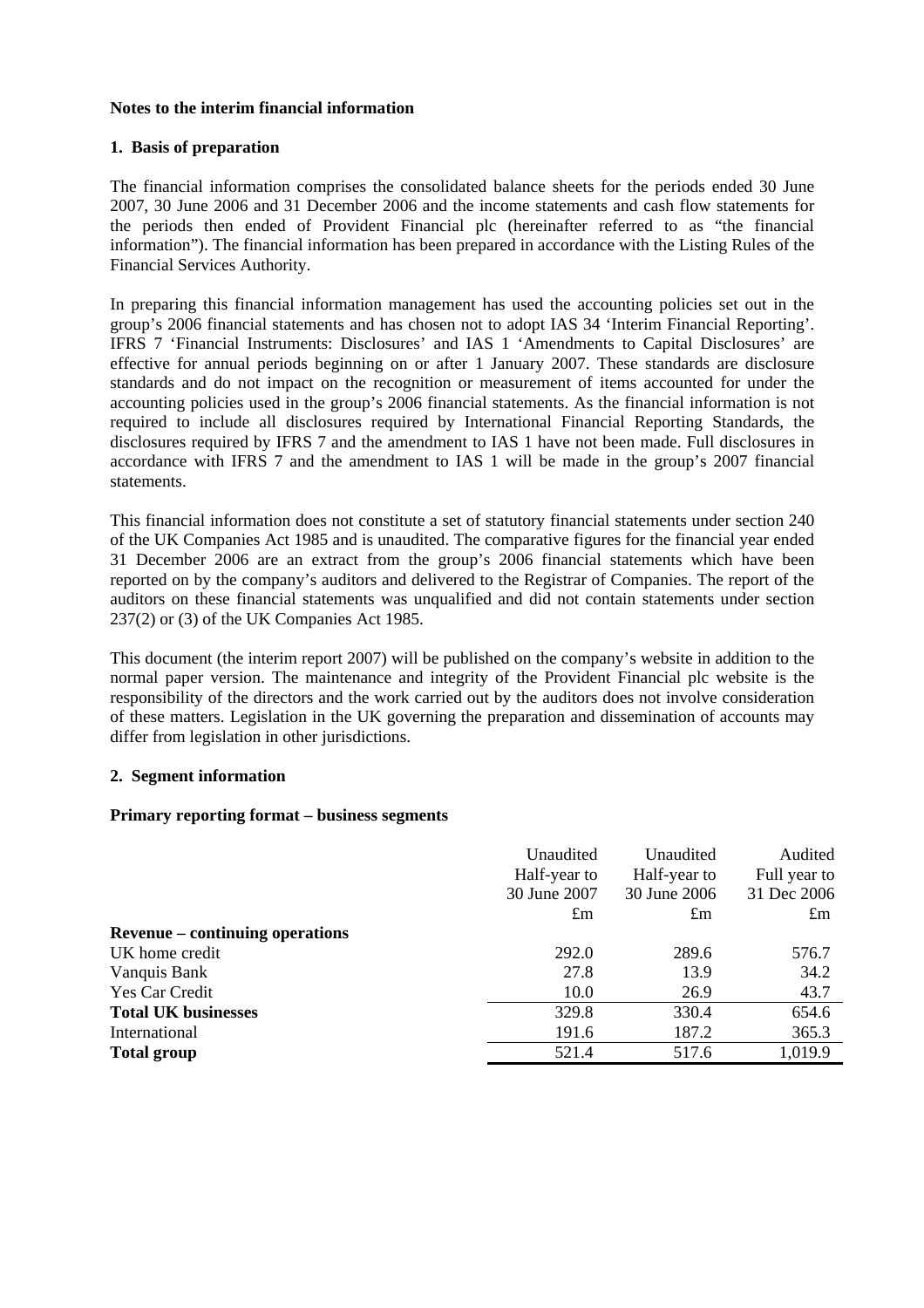|                                       |                                                       | Unaudited    | Unaudited    | Audited      |
|---------------------------------------|-------------------------------------------------------|--------------|--------------|--------------|
|                                       |                                                       | Half-year to | Half-year to | Full year to |
|                                       |                                                       | 30 June 2007 | 30 June 2006 | 31 Dec 2006  |
|                                       |                                                       | $\pounds$ m  | $\pounds$ m  | $\pounds$ m  |
|                                       | <b>Profit before taxation – continuing operations</b> |              |              |              |
| UK home credit <sup>+</sup>           |                                                       | 47.0         | 47.0         | 127.5        |
| Vanquis Bank                          |                                                       | (4.2)        | (10.7)       | (18.3)       |
| Yes Car Credit                        |                                                       | (1.2)        | (0.5)        | (1.5)        |
|                                       |                                                       | 41.6         | 35.8         | 107.7        |
| Central                               | - Costs                                               | (4.5)        | (4.3)        | (6.0)        |
|                                       | - Interest receivable                                 | 1.1          | 0.5          | 2.4          |
| Total central <sup>+</sup>            |                                                       | (3.4)        | (3.8)        | (3.6)        |
| <b>Total UK businesses</b>            |                                                       | 38.2         | 32.0         | 104.1        |
| International                         |                                                       | 18.1         | 15.0         | 46.2         |
| <b>Total before exceptional costs</b> |                                                       | 56.3         | 47.0         | 150.3        |
| Exceptional costs – demerger costs    |                                                       | (11.8)       |              | (11.1)       |
| <b>Total group</b>                    |                                                       | 44.5         | 47.0         | 139.2        |

+ In the group's 2006 financial statements, the allocation of the group's interest charge to UK home credit changed to reflect revised borrowings based on an average ratio of borrowings to UK home credit receivables of 80%. The results for the six months to 30 June 2006 have been restated on a comparable basis resulting in a reduction in UK home credit profit for the six months to 30 June 2006 of £4.7m and a reduction in the interest cost held centrally of £4.7m. The change has had no impact on reported group profits.

All of the above activities relate to continuing operations as defined in IFRS 5 'Non-current Assets Held for Sale and Discontinued Operations'. Consistent with the treatment in the 2006 financial statements, the Yes Car Credit operation has been classified as part of continuing operations on the basis that revenue and impairment will continue to be generated from the loan book until it has been fully collected out.

On 16 July 2007, the group completed the demerger of its international business which was approved by the company's shareholders at the Extraordinary General Meeting of the company on 13 July 2007. As at 30 June 2007, the demerger was still subject to shareholder approval and therefore the international business did not meet the criteria within IFRS 5 of a discontinued operation. Accordingly, the results of the international business have been included within continuing operations in the interim financial information. In addition, as the demerger was effected by a dividend in specie and there was no issue of new share capital or any sales proceeds involved, the international business also did not meet the criteria of an asset held for resale. Accordingly, the assets and liabilities of the international business have not been separately presented from the rest of the group. For the group's 2007 full year results, the international business will meet the IFRS 5 criteria of a discontinued operation and will therefore be presented as a discontinued operation in the income statement.

Demerger costs comprise costs incurred in preparing for the demerger of the international business. In the six months to 30 June 2007, the costs comprise £7.1m of professional fees (30 June 2006 £nil, 31 December 2006 £6.4m) and £4.7m of other separation costs (30 June 2006 £nil, 31 December 2006 £4.7m). All of the demerger costs have been classified as administrative expenses within the consolidated income statement. £6.7m of the demerger costs relate to central activities (30 June 2006 £nil, 31 December 2006 £6.9m), £1.8m relate to UK home credit (30 June 2006 £nil, 31 December 2006 £nil) with the remaining £3.3m relating to International (30 June 2006 £nil, 31 December 2006 £4.2m).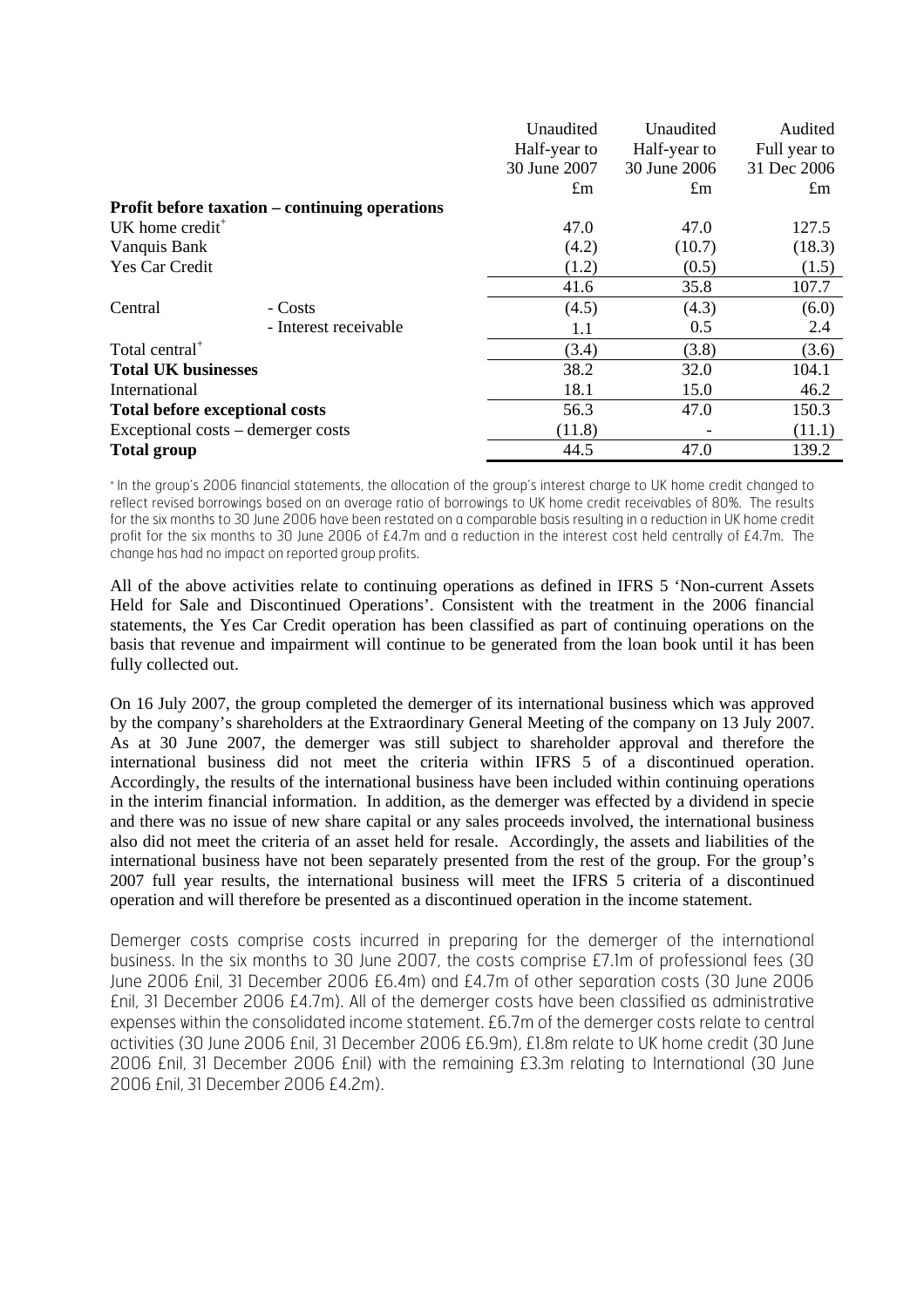|                                    | Unaudited    | Unaudited    | Audited     |
|------------------------------------|--------------|--------------|-------------|
|                                    | As at        | As at        | As at       |
|                                    | 30 June 2007 | 30 June 2006 | 31 Dec 2006 |
|                                    | $\pounds$ m  | $\pounds$ m  | $\pounds$ m |
| Net assets/(liabilities)           |              |              |             |
| UK home credit <sup>#</sup>        | 201.7        | 197.0        | 176.0       |
| Vanquis Bank                       | 34.3         | 28.0         | 32.0        |
| Yes Car Credit                     | (39.6)       | (36.0)       | (37.4)      |
| Central <sup>#</sup>               | 89.7         | (10.1)       | 19.9        |
| <b>Total UK businesses</b>         | 286.1        | 178.9        | 190.5       |
| International <sup>#</sup>         | 164.7        | 56.8         | 82.2        |
| <b>Total continuing operations</b> | 450.8        | 235.7        | 272.7       |
| Discontinued operation - Insurance |              | 74.3         | 81.3        |
| <b>Total group</b>                 | 450.8        | 310.0        | 354.0       |

# During 2007, the allocation of group net assets has been amended to (i) reallocate certain centrally held tax provisions to the international business in line with the arrangements in place on demerger and (ii) adjust the statutory net assets of the UK home credit business to reflect a borrowings to receivables ratio of 80% consistent with the treatment adopted for charging interest to the income statement. Prior year comparatives have been restated on a comparable basis which has resulted in International net assets as at 30 June 2006 and 31 December 2006 reducing by £9.3m and £7.0m respectively, UK home credit net assets as at 30 June 2006 and 31 December 2006 reducing by £94.0m and £180.3m respectively and central activities net assets as at 30 June 2006 and 31 December 2006 increasing by £103.3m and £187.3m respectively.

#### **Secondary reporting format – geographical segments**

|                                                       | Unaudited    | Unaudited    | Audited      |
|-------------------------------------------------------|--------------|--------------|--------------|
|                                                       | Half-year to | Half-year to | Full year to |
|                                                       | 30 June 2007 | 30 June 2006 | 31 Dec 2006  |
|                                                       | $\pounds$ m  | $\pounds$ m  | $\pounds$ m  |
| <b>Revenue – continuing operations</b>                |              |              |              |
| UK and Republic of Ireland                            | 329.8        | 330.4        | 654.6        |
| <b>Central Europe</b>                                 | 173.1        | 175.8        | 338.6        |
| Mexico                                                | 17.1         | 11.4         | 26.4         |
| Romania                                               | 1.4          |              | 0.3          |
| <b>Total group</b>                                    | 521.4        | 517.6        | 1,019.9      |
|                                                       |              |              |              |
|                                                       | Unaudited    | Unaudited    | Audited      |
|                                                       | Half-year to | Half-year to | Full year to |
|                                                       | 30 June 2007 | 30 June 2006 | 31 Dec 2006  |
|                                                       | $\pounds$ m  | $\pounds$ m  | $\pounds$ m  |
| <b>Profit before taxation – continuing operations</b> |              |              |              |
| UK and Republic of Ireland                            | 33.2         | 28.2         | 96.7         |
| <b>Central Europe</b>                                 | 31.9         | 24.9         | 65.7         |
| Mexico                                                | (6.9)        | (5.0)        | (9.7)        |
| Romania                                               | (1.9)        | (1.1)        | (2.4)        |
|                                                       | 56.3         | 47.0         | 150.3        |
| UK and Republic of Ireland:                           |              |              |              |
| Exceptional costs – demerger costs                    | (11.8)       |              | (11.1)       |
| <b>Total group</b>                                    | 44.5         | 47.0         | 139.2        |

**^** In the group's 2006 financial statements, the allocation of International UK divisional overheads changed to more accurately reflect the costs attributable to Central Europe, Mexico and Romania. The results for the six months to 30 June 2006 have been restated on a comparable basis resulting in a reduction in the profit in Central Europe of £1.8m, an increase in the loss in Mexico of £0.3m and a reduction of costs in the UK and Republic of Ireland of £2.1m. The change has had no impact on reported group profits.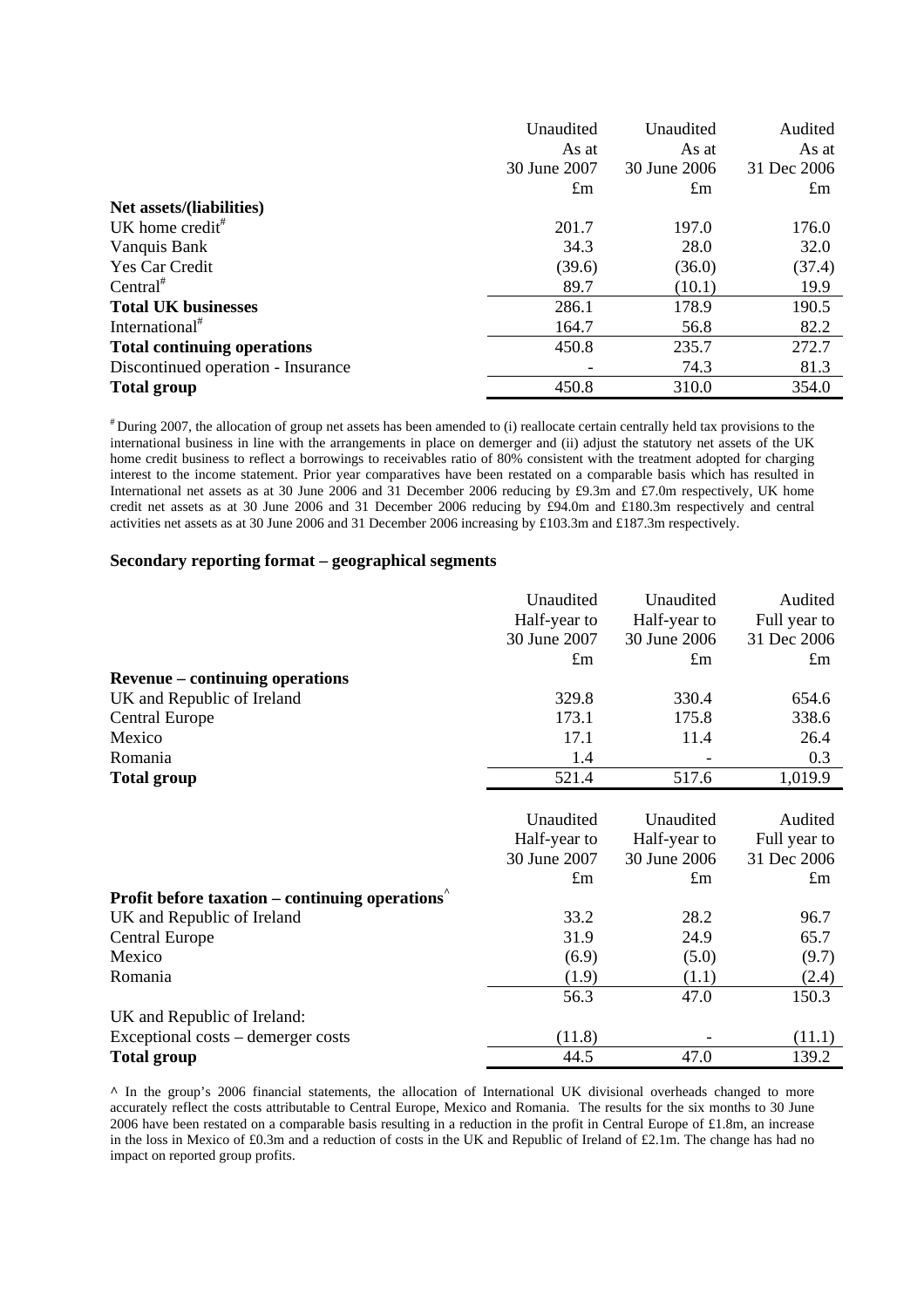#### **3. Tax expense**

The total tax charge for the period comprises:

|                                    | Unaudited    | Unaudited    | Audited      |
|------------------------------------|--------------|--------------|--------------|
|                                    | Half-year to | Half-year to | Full year to |
|                                    | 30 June 2007 | 30 June 2006 | 31 Dec 2006  |
|                                    | $\pounds$ m  | $\pounds$ m  | $\pounds$ m  |
| Continuing operations:             |              |              |              |
| - UK-                              | 10.5         | 10.0         | 27.3         |
| - Overseas                         | 5.9          | 4.4          | 17.4         |
| <b>Total continuing operations</b> | 16.4         | 14.4         | 44.7         |
| Discontinued operations:           |              |              |              |
| - UK                               | 4.5          | 5.1          | 10.6         |
| <b>Total tax expense</b>           | 20.9         | 19.5         | 55.3         |

The tax expense for the period for continuing operations has been calculated by applying the directors' best estimate of the effective tax rate for the year, which is 30.0% (30 June 2006 30.6%), to the profit before demerger costs for the period.

Included within the UK tax expense relating to continuing operations is a tax credit in respect of demerger costs of £0.5m (30 June 2006 £nil, 31 December 2006 £1.1m). The tax expense in relation to discontinued operations includes a tax charge of £0.9m in respect of the profit on disposal of the insurance business (see note 4).

### **4. Discontinued operations**

On 15 June 2007, the group completed the disposal of the companies forming the insurance business to Car Care Plan (Holdings) Limited, a subsidiary of GMAC Insurance Holdings Inc. Accordingly, this business has been presented as a discontinued operation in accordance with IFRS 5. There is no impact on the prior period financial statements other than a change in the presentation of the insurance business results to discontinued operations.

The profit attributable to discontinued operations can be analysed as follows:

|                                                                                                                       | Unaudited<br>Half-year to<br>30 June 2007 | Unaudited<br>Half-year to<br>30 June 2006 | Audited<br>Full year to<br>31 Dec 2006 |
|-----------------------------------------------------------------------------------------------------------------------|-------------------------------------------|-------------------------------------------|----------------------------------------|
|                                                                                                                       | $\pounds$ m                               | $\pounds$ m                               | $\pounds$ m                            |
| Profit after taxation for the period from trading<br>activities<br>Profit after taxation on disposal of the insurance | 8.2                                       | 13.9                                      | 30.4                                   |
| business                                                                                                              | 68.4                                      |                                           |                                        |
| Profit after taxation for the period from<br>discontinued operations                                                  | 76.6                                      | 13.9                                      | 30.4                                   |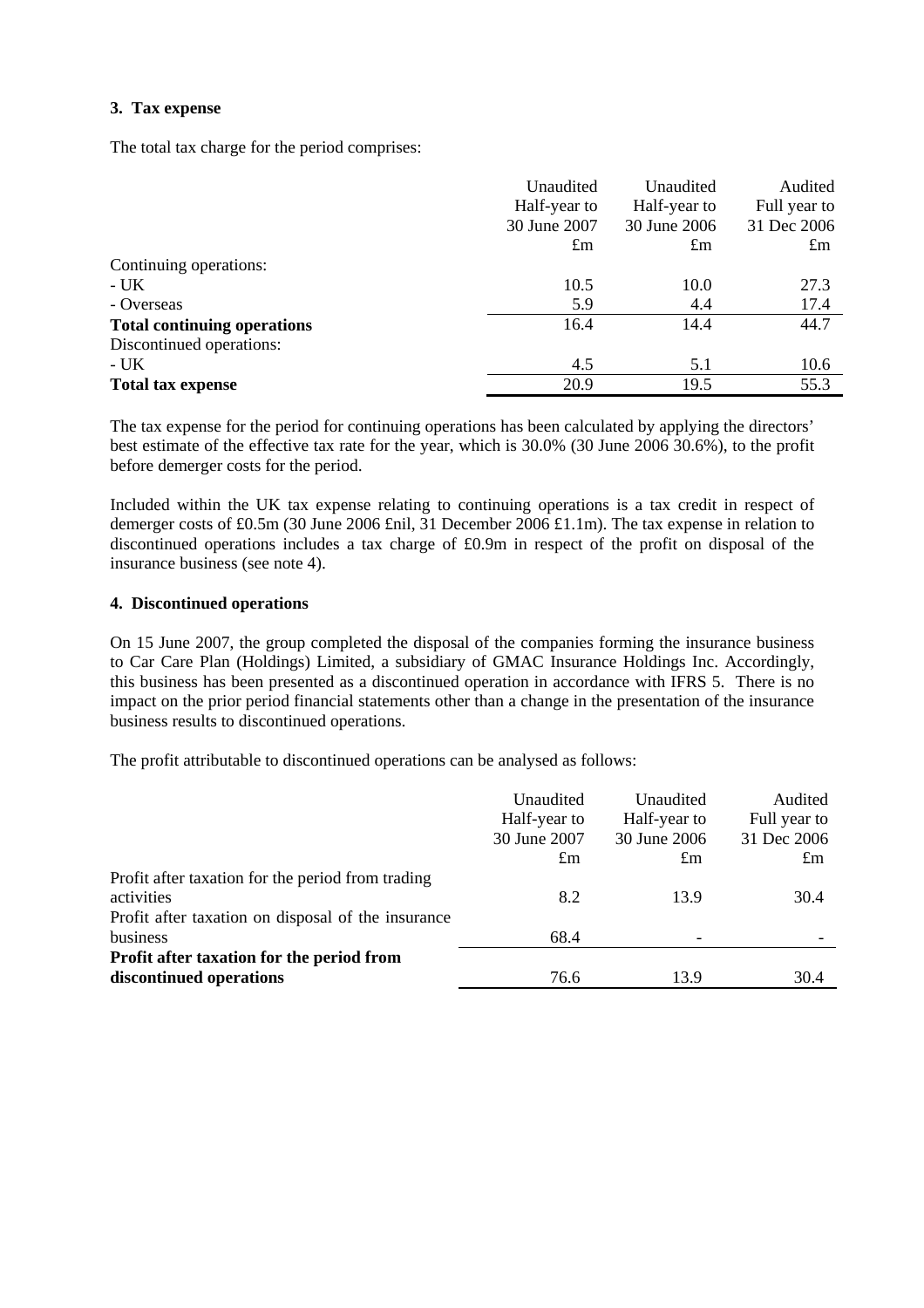The profit after taxation for the period from trading activities can be analysed as follows:

|                                            | Unaudited     | Unaudited    | Audited      |
|--------------------------------------------|---------------|--------------|--------------|
|                                            | Half-year to  | Half-year to | Full year to |
|                                            | 30 June 2007* | 30 June 2006 | 31 Dec 2006  |
|                                            | $\pounds$ m   | $\pounds$ m  | $\pounds$ m  |
| Revenue                                    | 61.8          | 78.0         | 160.9        |
| Finance income                             | 7.4           | 8.9          | 18.1         |
| <b>Total income</b>                        | 69.2          | 86.9         | 179.0        |
| Operating costs                            | (49.0)        | (56.8)       | (120.1)      |
| Administrative expenses                    | (8.4)         | (11.1)       | (17.9)       |
| <b>Total costs</b>                         | (57.4)        | (67.9)       | (138.0)      |
| Profit before taxation for the period from |               |              |              |
| trading activities                         | 11.8          | 19.0         | 41.0         |
| - UK<br>Tax expense                        | (3.6)         | (5.1)        | (10.6)       |
| Profit after taxation for the period from  |               |              |              |
| trading activities                         | 8.2           | 13.9         | 30.4         |

\* Represents five and a half months trading under the group's ownership.

Included within operating costs is a credit of £13.9m (30 June 2006 £16.2m, 31 December 2006 £42.7m) in respect of the release of provisions for prior year claims.

All of the above activities relate to activities in the UK and Republic of Ireland.

The tax rate applied to the trading activities of discontinued operations in the six months ended 30 June 2007 is 30%, consistent with the overall group tax rate. The tax charged in respect of 2006 represents the actual tax charges of the insurance business.

The profit after taxation on disposal of the insurance business can be analysed as follows:

|                                                              | $\pounds$ m |
|--------------------------------------------------------------|-------------|
| Sales proceeds                                               | 170.5       |
| Termination of interest rate swaps                           | (6.9)       |
| S75 pension contribution (note 8)                            | (3.4)       |
| Disposal costs                                               | (7.8)       |
| Net cash consideration                                       | 152.4       |
| Tax recoverable from purchaser                               | 1.7         |
| <b>Total net consideration</b>                               | 154.1       |
| Pension curtailment credit (note 8)                          | 2.9         |
| Share-based payment charge (note 10)                         | (0.6)       |
| Increase in pension asset following S75 pension contribution | 3.4         |
| Net assets on disposal                                       | (90.5)      |
| Profit before taxation on disposal of the insurance business | 69.3        |
| Tax charge                                                   | (0.9)       |
| Profit after taxation on disposal of the insurance business  | 68.4        |

The interest rate swaps were held to hedge the interest rate risk on the investment funds held by the insurance business. These swaps were terminated on disposal.

The S75 pension contribution represents a reduction in consideration for the payment of £3.4m of pension contributions into the group's defined benefit pension schemes by the insurance business following sale. The group's retirement benefit asset has increased by a corresponding amount (see note 8).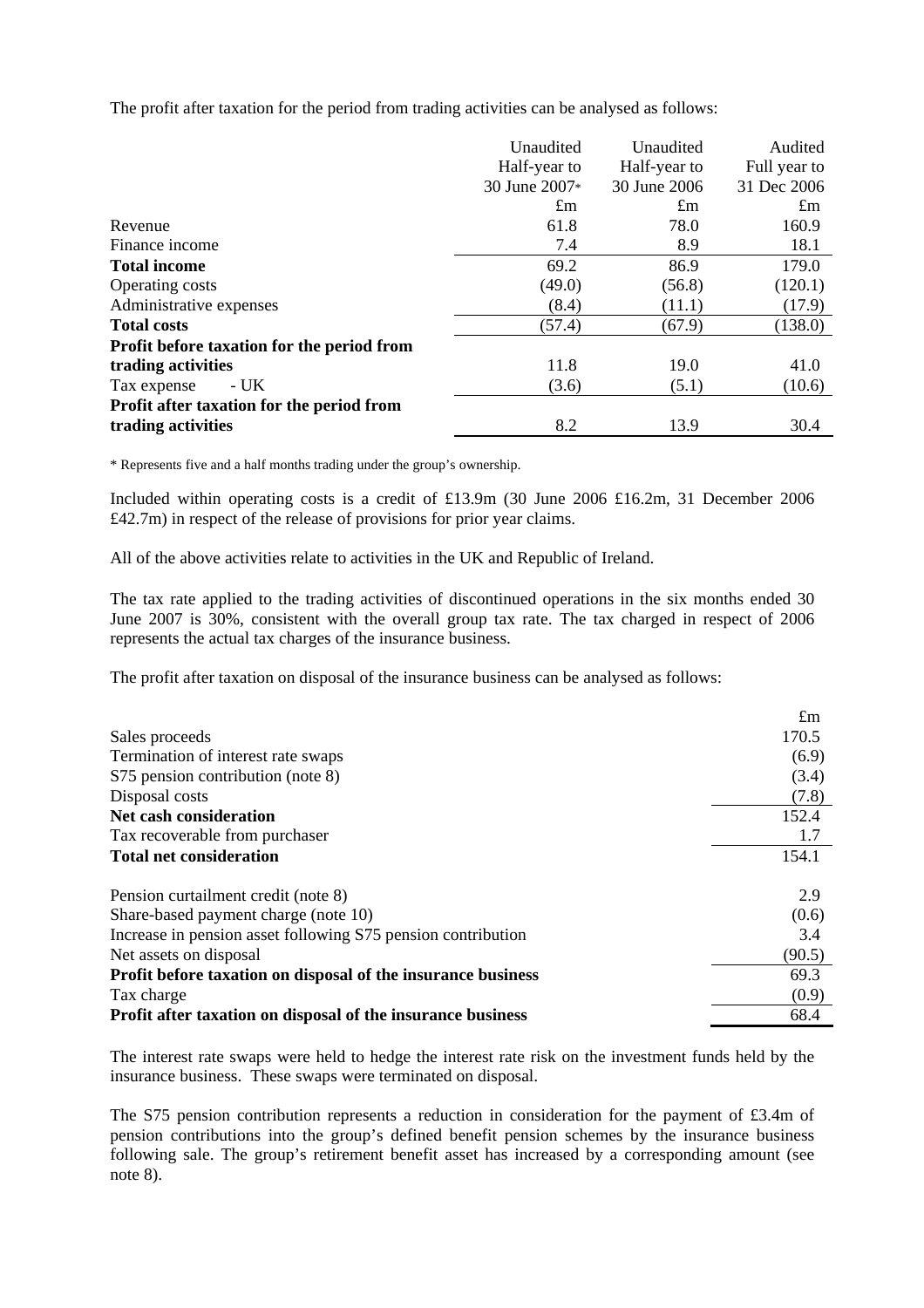Disposal costs comprise professional fees and the cost of bonuses for the senior management team of the insurance business.

The tax recoverable from the purchaser of  $£1.7m$  represents an adjustment to the consideration to reflect tax relief obtained by the purchaser as a result of the transaction.

The pension curtailment credit of £2.9m arises as a result of the reduction in the group's projected defined benefit obligation following the insurance business employees ceasing to be active members of the group's pension schemes.

A deferred tax liability of £0.9m has been recognised on the pension curtailment credit.

The share-based payment charge represents the crystallisation of the share options of the insurance business management team as a result of the disposal.

No tax liability arises on the disposal of the insurance business due to the availability of the Substantial Shareholdings Exemption.

The cashflows from discontinued operations were as follows:

|                                               | Unaudited    | Unaudited    | Audited      |
|-----------------------------------------------|--------------|--------------|--------------|
|                                               | Half-year to | Half-year to | Full year to |
|                                               | 30 June 2007 | 30 June 2006 | 31 Dec 2006  |
|                                               | $\pounds$ m  | $\pounds$ m  | $\pounds$ m  |
| Profit after taxation for the period          | 8.2          | 13.9         | 30.4         |
| Adjusted for:                                 |              |              |              |
| Tax expense                                   | 3.6          | 5.1          | 10.6         |
| Finance income                                | (7.4)        | (8.9)        | (18.1)       |
| Share-based payment charge                    |              |              | 0.1          |
| Pension charge/(credit)                       | 0.1          | 0.2          | (0.7)        |
| Depreciation of property, plant and equipment | 0.3          | 0.2          | 0.5          |
| Amortisation of intangible assets             | 8.6          | 10.6         | 22.2         |
| Changes in operating assets and liabilities:  |              |              |              |
| Trade and other receivables                   | (0.2)        | (0.1)        | (1.2)        |
| Insurance assets                              | (24.9)       | (7.9)        | (11.7)       |
| Trade and other payables                      | 0.8          | (2.3)        | (1.3)        |
| Insurance accruals and deferred income        | (5.1)        | (11.4)       | (30.9)       |
| Retirement benefit asset                      | (0.4)        | (11.4)       | (11.7)       |
| Cash used in operations                       | (16.4)       | (12.0)       | (11.8)       |
| Finance income received                       | 7.1          | 9.6          | 18.7         |
| Tax paid                                      | (2.1)        | (3.2)        | (9.0)        |
| Net cash used in operating activities         | (11.4)       | (5.6)        | (2.1)        |
| Net cash used in investing activities         | (0.6)        | (0.1)        | (0.6)        |
| Net cash used in financing activities         |              | (7.0)        | (14.4)       |
| Net decrease in cash and bank overdrafts      | (12.0)       | (12.7)       | (17.1)       |

The cashflows above do not include the cashflows associated with the disposal of the insurance business.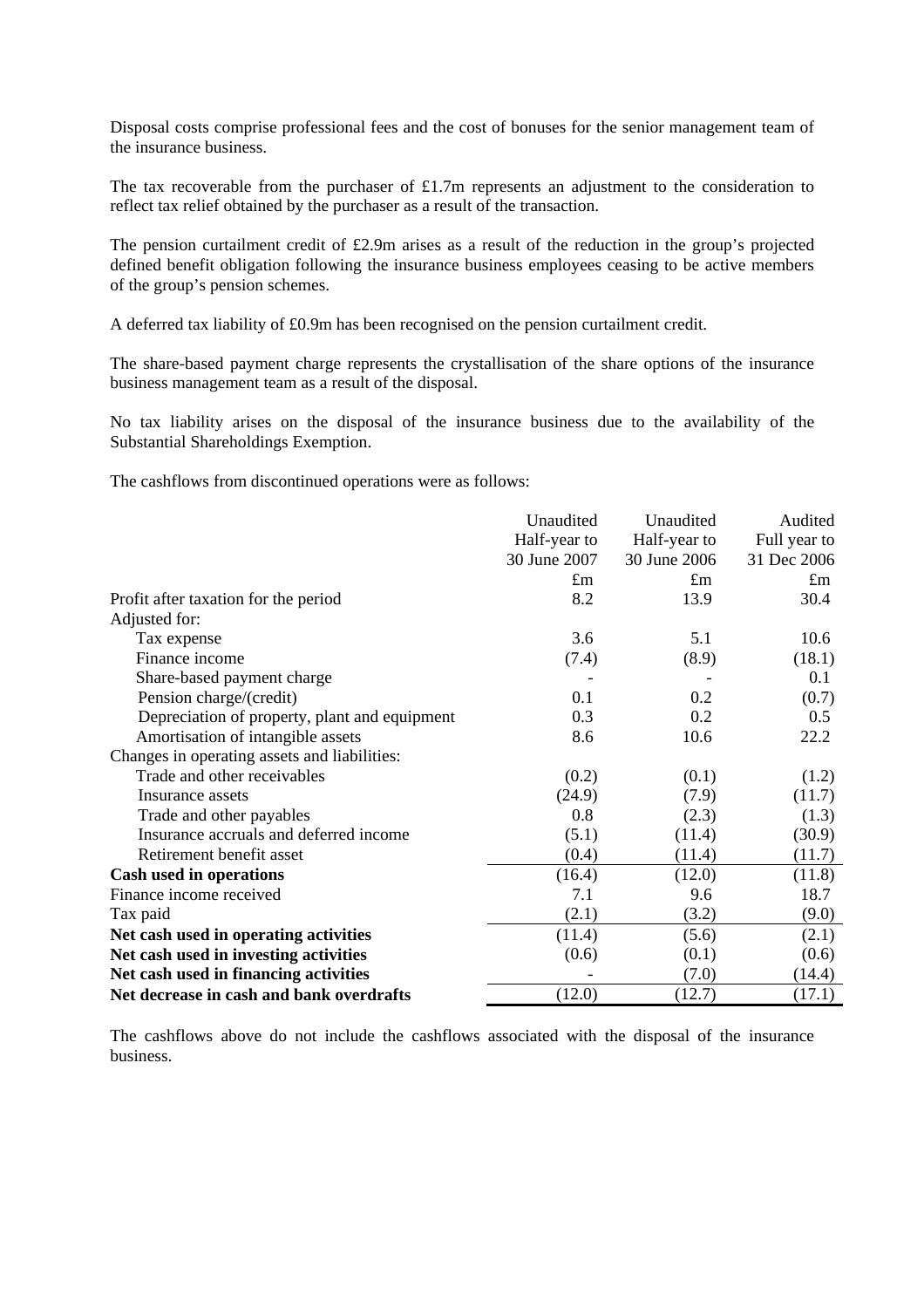#### **5. Earnings per share**

Basic earnings per share (EPS) is calculated by dividing the earnings attributable to ordinary shareholders by the weighted average number of ordinary shares outstanding during the year, excluding those shares held by the Provident Financial Qualifying Share Ownership Trust and in respect of the Performance Share Plan. For diluted EPS, the weighted average number of ordinary shares in issue is adjusted to assume conversion of all dilutive potential ordinary shares. The directors have elected to show an adjusted EPS prior to demerger costs. This is presented to show the EPS generated by the group's continuing operations.

The weighted average number of shares in issue during the period can be reconciled to the number used in the basic and diluted EPS calculations as follows:

|                                        | Unaudited<br>Half-year to<br>30 June 2007<br>Number | Unaudited<br>Half-year to<br>30 June 2006<br>Number | Audited<br>Full year to<br>31 Dec 2006<br>Number |
|----------------------------------------|-----------------------------------------------------|-----------------------------------------------------|--------------------------------------------------|
|                                        | m                                                   | m                                                   | m                                                |
| Used in basic EPS calculation          | 256.2                                               | 254.7                                               | 254.9                                            |
| Dilutive effect of options             | 2.0                                                 | 0.9                                                 | 0.9                                              |
| <b>Used in diluted EPS calculation</b> | 258.2                                               | 255.6                                               | 255.8                                            |

A reconciliation of the profit after taxation used in the EPS calculations is as follows:

|                                                    | Unaudited    | Unaudited    | Audited      |
|----------------------------------------------------|--------------|--------------|--------------|
|                                                    | Half-year to | Half-year to | Full year to |
|                                                    | 30 June 2007 | 30 June 2006 | 31 Dec 2006  |
|                                                    | $\pounds$ m  | $\pounds$ m  | $\pounds$ m  |
| Profit after taxation attributable to equity       |              |              |              |
| shareholders                                       | 104.7        | 46.5         | 124.9        |
| Profit after taxation from discontinued operations | (76.6)       | (13.9)       | (30.4)       |
| Profit after taxation from continuing operations   | 28.1         | 32.6         | 94.5         |
| Demerger costs, net of tax credit                  | 11.3         |              | 10.0         |
| <b>Adjusted profit after taxation</b>              | 39.4         | 32.6         | 104.5        |
|                                                    |              |              |              |

Reconciliations of basic and diluted EPS are as follows:

|                                                        | Unaudited<br>Half-year to | Unaudited<br>Half-year to | Audited<br>Full year to |
|--------------------------------------------------------|---------------------------|---------------------------|-------------------------|
|                                                        | 30 June 2007              | 30 June 2006              | 31 Dec 2006             |
|                                                        | Pence                     | Pence                     | Pence                   |
| <b>Basic EPS</b>                                       | 40.87                     | 18.26                     | 49.00                   |
| Basic EPS from discontinued operations                 | (29.90)                   | (5.46)                    | (11.92)                 |
| <b>Basic EPS from continuing operations</b>            | 10.97                     | 12.80                     | 37.08                   |
| Demerger costs, net of tax credit                      | 4.41                      |                           | 3.92                    |
| <b>Adjusted EPS from continuing operations</b>         | 15.38                     | 12.80                     | 41.00                   |
|                                                        |                           |                           |                         |
| <b>Diluted EPS</b>                                     | 40.55                     | 18.19                     | 48.83                   |
| Diluted EPS from discontinued operations               | (29.67)                   | (5.44)                    | (11.89)                 |
| <b>Diluted EPS from continuing operations</b>          | 10.88                     | 12.75                     | 36.94                   |
| Demerger costs, net of tax credit                      | 4.38                      |                           | 3.91                    |
| <b>Adjusted diluted EPS from continuing operations</b> | 15.26                     | 12.75                     | 40.85                   |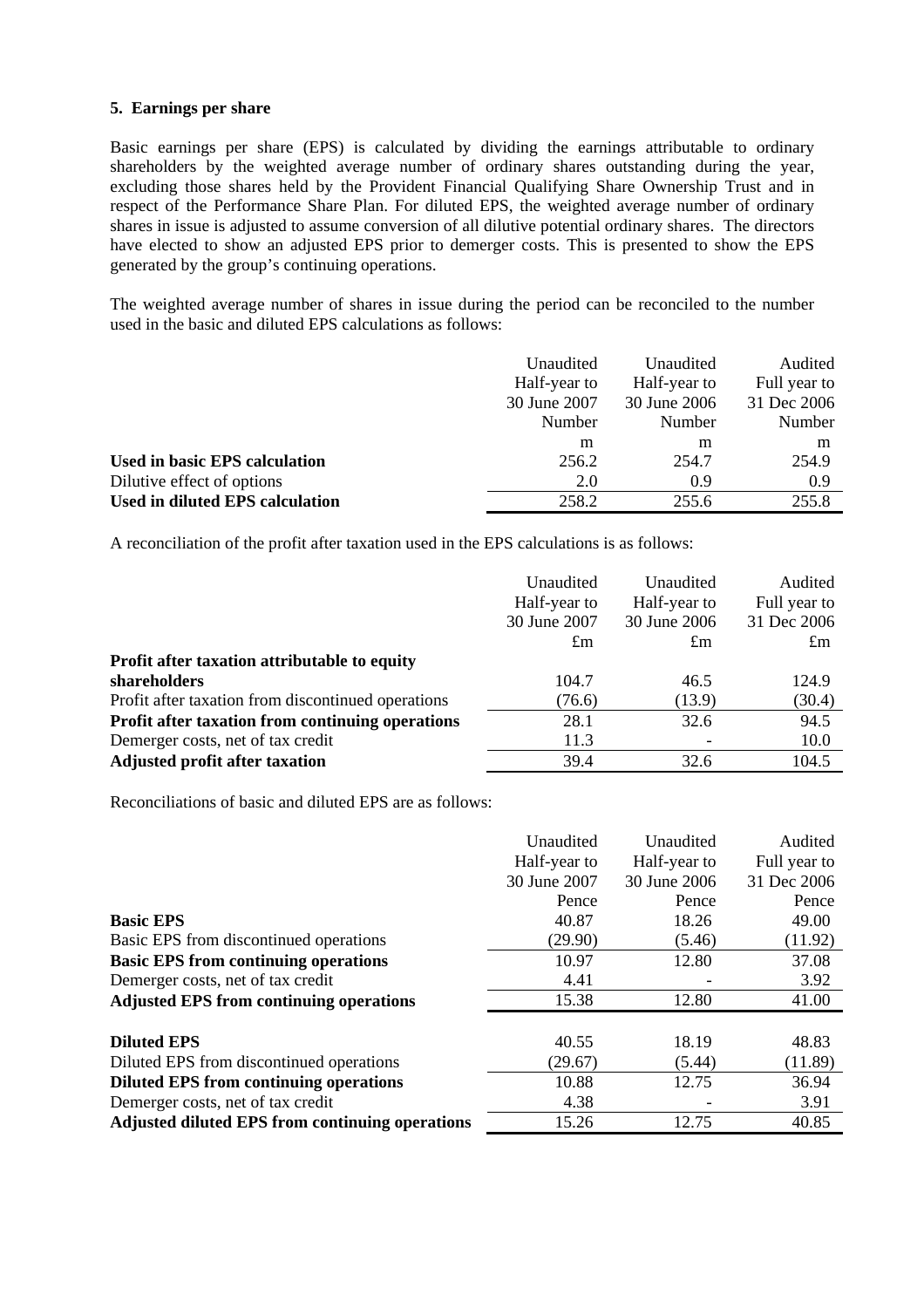#### **6. Dividends paid and proposed**

|                          | Unaudited    | Unaudited    | Audited      |
|--------------------------|--------------|--------------|--------------|
|                          | Half-year to | Half-year to | Full year to |
|                          | 30 June 2007 | 30 June 2006 | 31 Dec 2006  |
|                          | $\pounds$ m  | $\pounds$ m  | $\pounds$ m  |
| 2005 final $-21.37p$     |              | 54.4         | 54.4         |
| $2006$ interim $-14.48p$ |              |              | 37.0         |
| 2006 final $-22.02p$     | 56.4         |              |              |
| Dividends paid           | 56.4         | 54.4         | 91.4         |

An interim dividend in respect of 2007 of 25.40p per share\*, amounting to a total dividend of £33.1m, has been declared by the directors. The interim financial information does not reflect this dividend payable as it will be paid after the balance sheet date.

\* The proposed dividend per share for the six months ended 30 June 2007 is based on the number of shares in issue following the one for two share consolidation which took place on 16 July 2007 in conjunction with the demerger of the international business.

#### **7. Amounts receivable from customers**

|                             | Unaudited    | Unaudited    | Audited     |
|-----------------------------|--------------|--------------|-------------|
|                             | As at        | As at        | As at       |
|                             | 30 June 2007 | 30 June 2006 | 31 Dec 2006 |
|                             | $\pounds$ m  | $\pounds$ m  | $\pounds$ m |
| UK home credit              | 623.9        | 587.7        | 695.6       |
| Vanquis Bank                | 114.3        | 75.9         | 97.5        |
| <b>Yes Car Credit</b>       | 60.8         | 161.2        | 108.6       |
| <b>Total UK businesses</b>  | 799.0        | 824.8        | 901.7       |
| International               | 355.2        | 294.5        | 331.0       |
| <b>Total group</b>          | 1,154.2      | 1,119.3      | 1,232.7     |
| Analysed as:                |              |              |             |
| - due within one year       | 1,061.2      | 967.1        | 1,103.2     |
| - due in more than one year | 93.0         | 152.2        | 129.5       |
| <b>Total group</b>          | 1,154.2      | 1,119.3      | 1,232.7     |

The impairment charge in respect of amounts receivable from customers reflected within operating costs can be analysed as follows:

|                            | Unaudited    | Unaudited<br>Half-year to<br>Half-year to |             |
|----------------------------|--------------|-------------------------------------------|-------------|
|                            |              |                                           |             |
|                            | 30 June 2007 | 30 June 2006                              | 31 Dec 2006 |
|                            | $\pounds$ m  | $\pounds$ m                               | $\pounds$ m |
| UK home credit             | 107.4        | 106.4                                     | 178.8       |
| Vanquis Bank               | 12.8         | 8.1                                       | 19.4        |
| Yes Car Credit             | 5.5          | 14.2                                      | 22.6        |
| <b>Total UK businesses</b> | 125.7        | 128.7                                     | 220.8       |
| International              | 41.8         | 69.5                                      | 103.1       |
| <b>Total group</b>         | 167.5        | 198.2                                     | 323.9       |
|                            |              |                                           |             |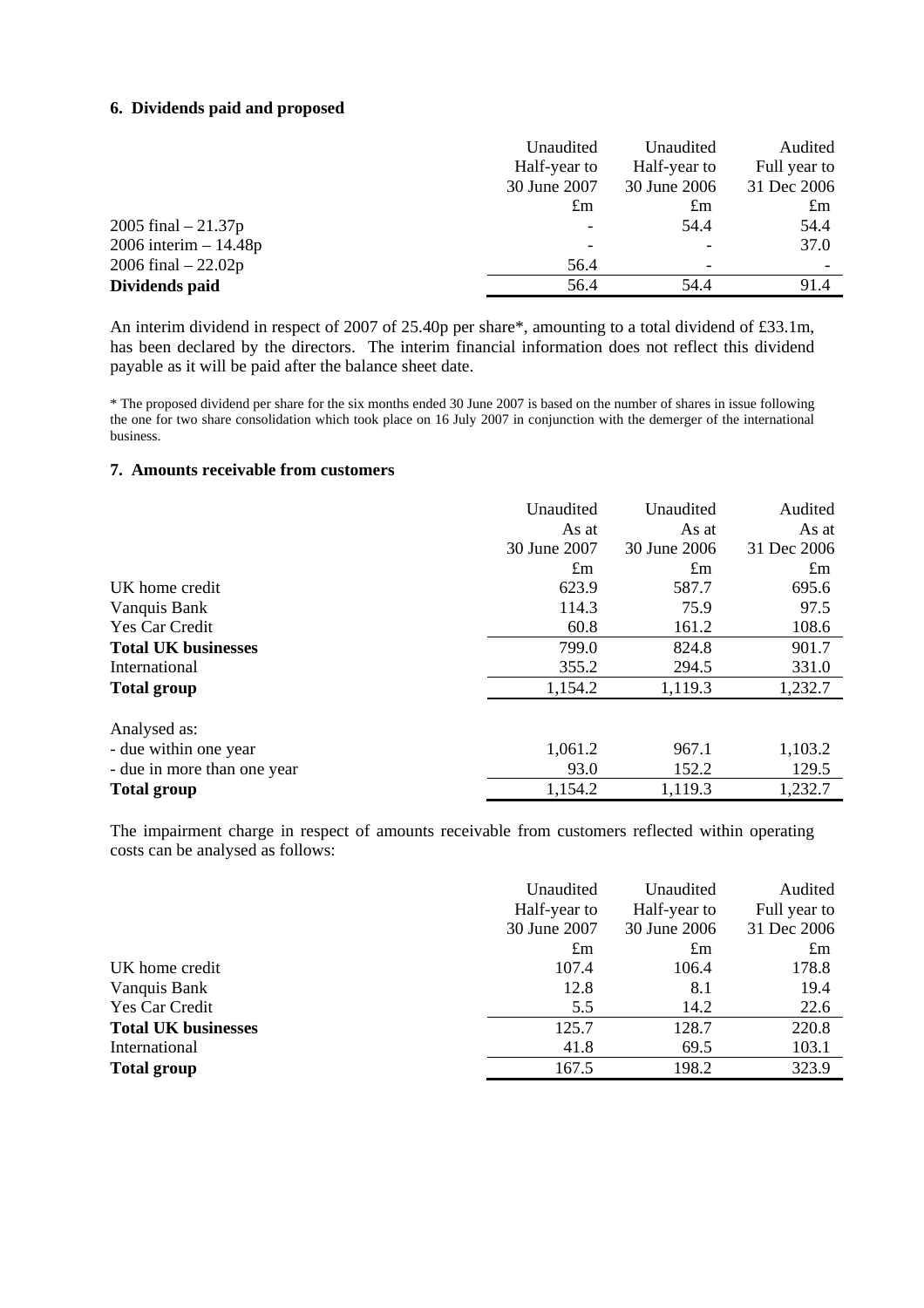#### **8. Retirement benefit asset**

The group operates a number of UK based pension schemes. The two major defined benefit schemes are the Provident Financial Senior Pension Scheme ('the senior pension scheme') and the Provident Financial Staff Pension Scheme ('the staff pension scheme'). The schemes cover 76% of employees with company provided pension arrangements and are of the funded, defined benefit type providing retirement benefits based on final salary. The assets of the schemes are held in separate, trustee administered funds. Following a full group review of pension scheme arrangements during 2005, from 1 April 2006 members were provided with a choice of paying higher member contributions to continue accruing benefits based on final salary or paying a lower member contribution and accruing benefits based on a percentage of salary which would be revalued each year.

The most recent actuarial valuations of plan assets and the present value of the defined benefit obligation were carried out at 1 June 2006 by a qualified independent actuary. The valuation used for the purposes of IAS 19 has been based on the results of these valuations which have been updated by the actuary to take account of the requirements of IAS 19 in order to assess the liabilities of the scheme at 30 June 2007. Scheme assets are stated at fair value at 30 June 2007.

The major assumptions used by the actuary were:

|                                          |           | Unaudited<br>Half-year to | Unaudited                    | Audited                     |
|------------------------------------------|-----------|---------------------------|------------------------------|-----------------------------|
|                                          |           | 30 June 2007              | Half-year to<br>30 June 2006 | Full year to<br>31 Dec 2006 |
|                                          |           | $\frac{0}{0}$             | $\frac{0}{0}$                | $\%$                        |
| Price inflation                          |           | 3.40                      | 3.00                         | 3.10                        |
| Rate of increase in pensionable salaries |           | 4.90                      | 4.58                         | 4.68                        |
| Rate of increase to pensions in payment  |           | 3.30                      | 3.00                         | 3.10                        |
| Discount rate                            |           | 5.70                      | 5.10                         | 5.10                        |
| Long term rate of return<br>- Equities   |           | 7.85                      | 7.85                         | 7.85                        |
|                                          | - Bonds   | 5.70                      | 5.10                         | 5.10                        |
| - Index-linked gilts                     |           | 5.10                      | 4.50                         | 4.50                        |
|                                          | - Other   | 6.00                      | 5.25                         | 5.25                        |
|                                          | - Overall | 6.97                      | 6.92                         | 6.62                        |

The mortality assumptions used in the valuation of the defined benefit pension schemes are based on the mortality experience of insured pension schemes and allow for future improvements in life expectancy. For members of the staff pension scheme it is assumed that members who retire in the future at age 65 will live on average for a further 21 years if they are male and for a further 24 years if they are female. For members of the senior pension scheme it is assumed that members who retire in the future at age 60 will live on average for a further 29 years if they are male and for a further 32 years if they are female. If assumed life expectancies had been one year greater for both schemes, the charge to the consolidated income statement would have increased by approximately  $\text{\pounds}0.2m$  in the six months to 30 June 2007 and the defined benefit obligation would have increased by approximately £18.0m.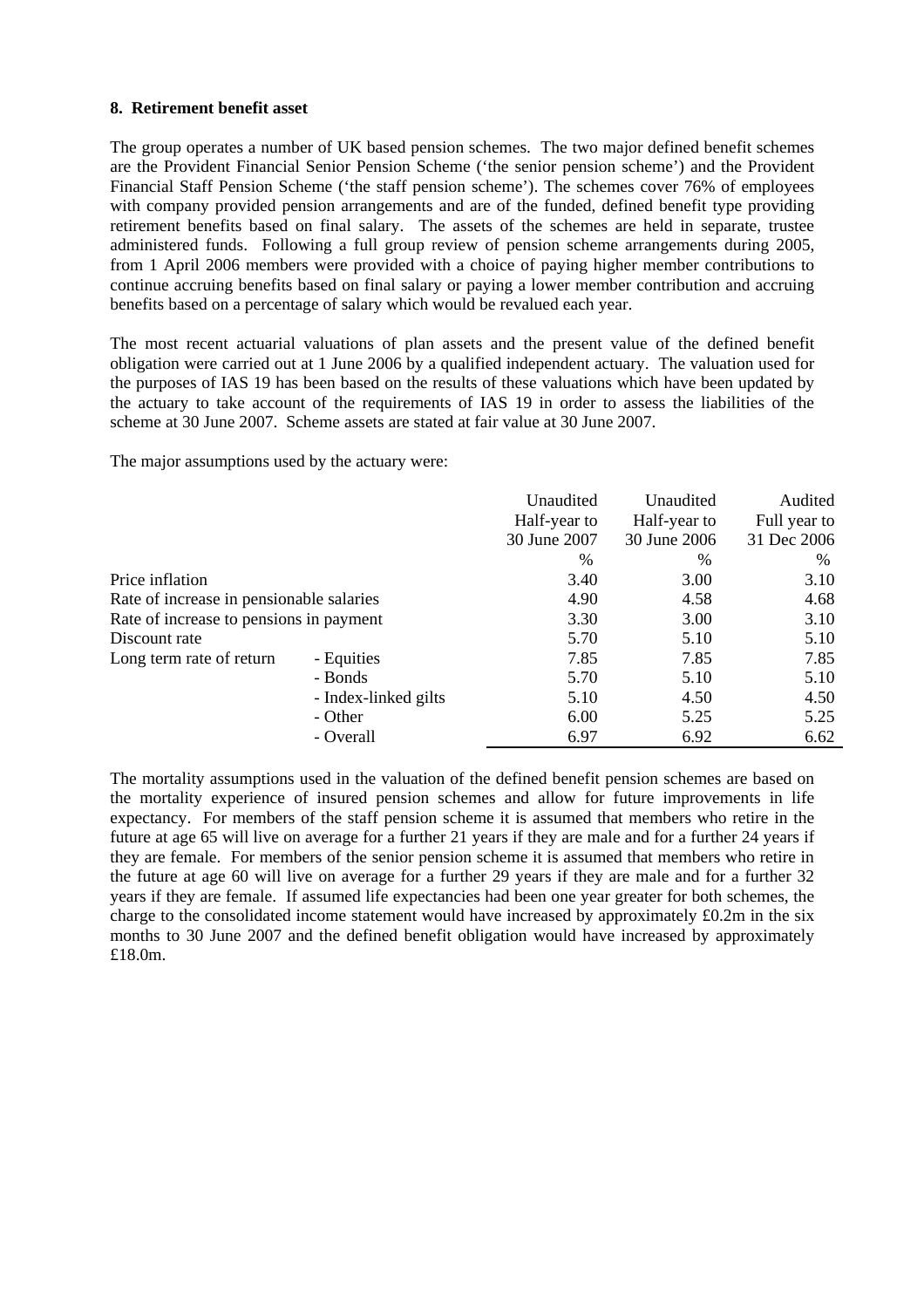The amounts recognised in the balance sheet are determined as follows:

|                                                     | Unaudited    | Unaudited    | Audited     |
|-----------------------------------------------------|--------------|--------------|-------------|
|                                                     | As at        | As at        | As at       |
|                                                     | 30 June 2007 | 30 June 2006 | 31 Dec 2006 |
|                                                     | $\pounds$ m  | $\pounds$ m  | $\pounds$ m |
| Equities                                            | 272.5        | 233.3        | 254.5       |
| <b>Bonds</b>                                        | 22.5         | 22.5         | 22.1        |
| Index-linked gilts                                  | 20.0         | 19.7         | 21.8        |
| Other                                               | 176.5        | 165.9        | 169.5       |
| Total fair value of scheme assets                   | 491.5        | 441.4        | 467.9       |
| Present value of funded defined benefit obligations | (422.9)      | (434.7)      | (459.0)     |
| Net asset recognised in the balance sheet           | 68.6         | 6.7          | 8.9         |

The amounts recognised in the income statement are as follows:

|                                                 | Unaudited<br>Half-year to<br>30 June 2007 | Unaudited<br>Half-year to<br>30 June 2006 | Audited<br>Full year to<br>31 Dec 2006 |
|-------------------------------------------------|-------------------------------------------|-------------------------------------------|----------------------------------------|
|                                                 | $\pounds$ m                               | $\pounds$ m                               | $\pounds$ m                            |
| Current service cost                            | (3.5)                                     | (3.9)                                     | (7.6)                                  |
| Interest cost                                   | (11.5)                                    | (10.5)                                    | (21.0)                                 |
| Expected return on scheme assets                | 14.4                                      | 14.0                                      | 27.5                                   |
| Net expense before past service and curtailment |                                           |                                           |                                        |
| credits                                         | (0.6)                                     | (0.4)                                     | (1.1)                                  |
| Past service credit                             |                                           |                                           | 2.2                                    |
| Curtailment credit                              | 2.9                                       |                                           | 4.4                                    |
| Net credit/(expense) recognised in the income   |                                           |                                           |                                        |
| statement                                       | 2.3                                       | (0.4)                                     | 5.5                                    |

Following the disposal of the insurance business on 15 June 2007, the relevant employees of the insurance business ceased to be active members of the group's pension schemes. Accordingly their benefits are no longer linked to future salary increases and therefore the projected defined benefit obligation relating to them is less than that anticipated prior to the sale. The reduction in the projected defined benefit obligation of £2.9m has been recognised as a curtailment credit in the six months ended 30 June 2007. This amount has been included within the profit on disposal of the insurance business (see note 4). The remaining net credit/(expense) has been included within administrative expenses.

During 2006, changes to the rules of the pension schemes and to the tax applying to pension scheme benefits meant that in most cases members of the pension schemes would be able to take a larger proportion of their benefits in the form of a cash lump sum at retirement. Due to the terms under which members' pensions are converted into cash lump sums, in the year ended 31 December 2006 these changes led to a £2.2m past service saving relating to deferred members of the pension schemes and a £4.4m curtailment saving relating to active members of the pension schemes.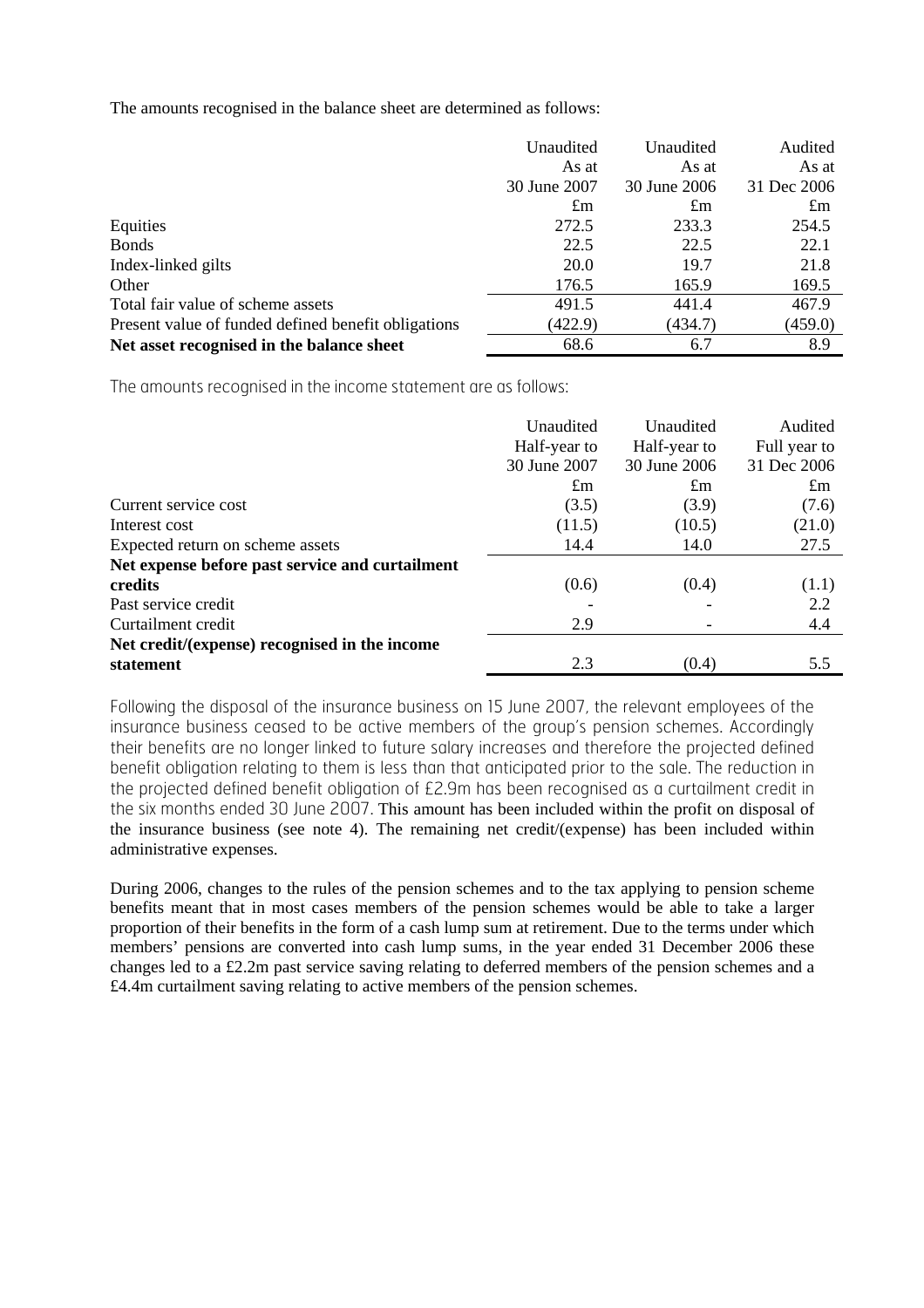Movements in the fair value of scheme assets were as follows:

|                                                    | Unaudited    | Unaudited    | Audited      |
|----------------------------------------------------|--------------|--------------|--------------|
|                                                    | Half-year to | Half-year to | Full year to |
|                                                    | 30 June 2007 | 30 June 2006 | 31 Dec 2006  |
|                                                    | $\pounds$ m  | $\pounds$ m  | $\pounds$ m  |
| Fair value of scheme assets at start of period     | 467.9        | 331.1        | 331.1        |
| Expected return on scheme assets                   | 14.4         | 14.0         | 27.5         |
| Actuarial gains/(losses) on scheme assets          | 6.5          | (5.1)        | 7.1          |
| S75 contribution on disposal of insurance business | 3.4          |              |              |
| Contributions by the group                         | 2.6          | 105.0        | 109.3        |
| Contributions paid by scheme participants          | 1.6          | 1.8          | 3.5          |
| Net benefits paid out                              | (4.9)        | (5.4)        | (10.6)       |
| Fair value of scheme assets at end of period       | 491.5        | 441.4        | 467.9        |

The S75 contribution on disposal of the insurance business of £3.4m is the statutory pension debt arising as a result of the insurance business ceasing to participate in the group's pension schemes following sale. It was calculated in accordance with Section 75 of the Pensions Act 1995.

In January 2006, the group made an additional special contribution of £102.2m in order to ensure that the defined benefit pension schemes were fully funded based on the June 2005 deficit position. The increase in the group's interest payable after funding the deficit has been broadly offset by a reduction in the IAS 19 pension charge to the consolidated income statement.

Movements in the present value of the defined benefit obligation were as follows:

|                                                | Unaudited<br>Unaudited |              | Audited        |  |
|------------------------------------------------|------------------------|--------------|----------------|--|
|                                                | Half-year to           | Half-year to | Full year to   |  |
|                                                | 30 June 2007           | 30 June 2006 | 31 Dec 2006    |  |
|                                                | $\pounds$ m            | $\pounds$ m  | $\mathfrak{m}$ |  |
| Defined benefit obligation at start of period  | (459.0)                | (436.7)      | (436.7)        |  |
| Current service cost                           | (3.5)                  | (3.9)        | (7.6)          |  |
| Interest cost                                  | (11.5)                 | (10.5)       | (21.0)         |  |
| Past service credit                            |                        |              | 2.2            |  |
| Curtailment credit                             | 2.9                    |              | 4.4            |  |
| Contributions paid by scheme participants      | (1.6)                  | (1.8)        | (3.5)          |  |
| Actuarial gains/(losses) on scheme liabilities | 44.9                   | 12.8         | (7.4)          |  |
| Net benefits paid out                          | 4.9                    | 5.4          | 10.6           |  |
| Defined benefit obligation at end of period    | (422.9)                | (434.7)      | (459.0)        |  |

An analysis of amounts recognised in the Statement of Recognised Income and Expense (SORIE) is as follows:

|                                                     | Unaudited<br>Half-year to<br>30 June 2007 | Unaudited<br>Half-year to<br>30 June 2006 | Audited<br>Full year to<br>31 Dec 2006 |
|-----------------------------------------------------|-------------------------------------------|-------------------------------------------|----------------------------------------|
|                                                     | $\pounds$ m                               | $\pounds$ m                               | $\pounds$ m                            |
| Actuarial gains/(losses) on scheme assets           | 6.5                                       | (5.1)                                     | 7.1                                    |
| Actuarial gains/(losses) on scheme liabilities      | 44.9                                      | 12.8                                      | (7.4)                                  |
| Total gains/(losses) recognised in the SORIE in the |                                           |                                           |                                        |
| period                                              | 51.4                                      | 77                                        | (0.3)                                  |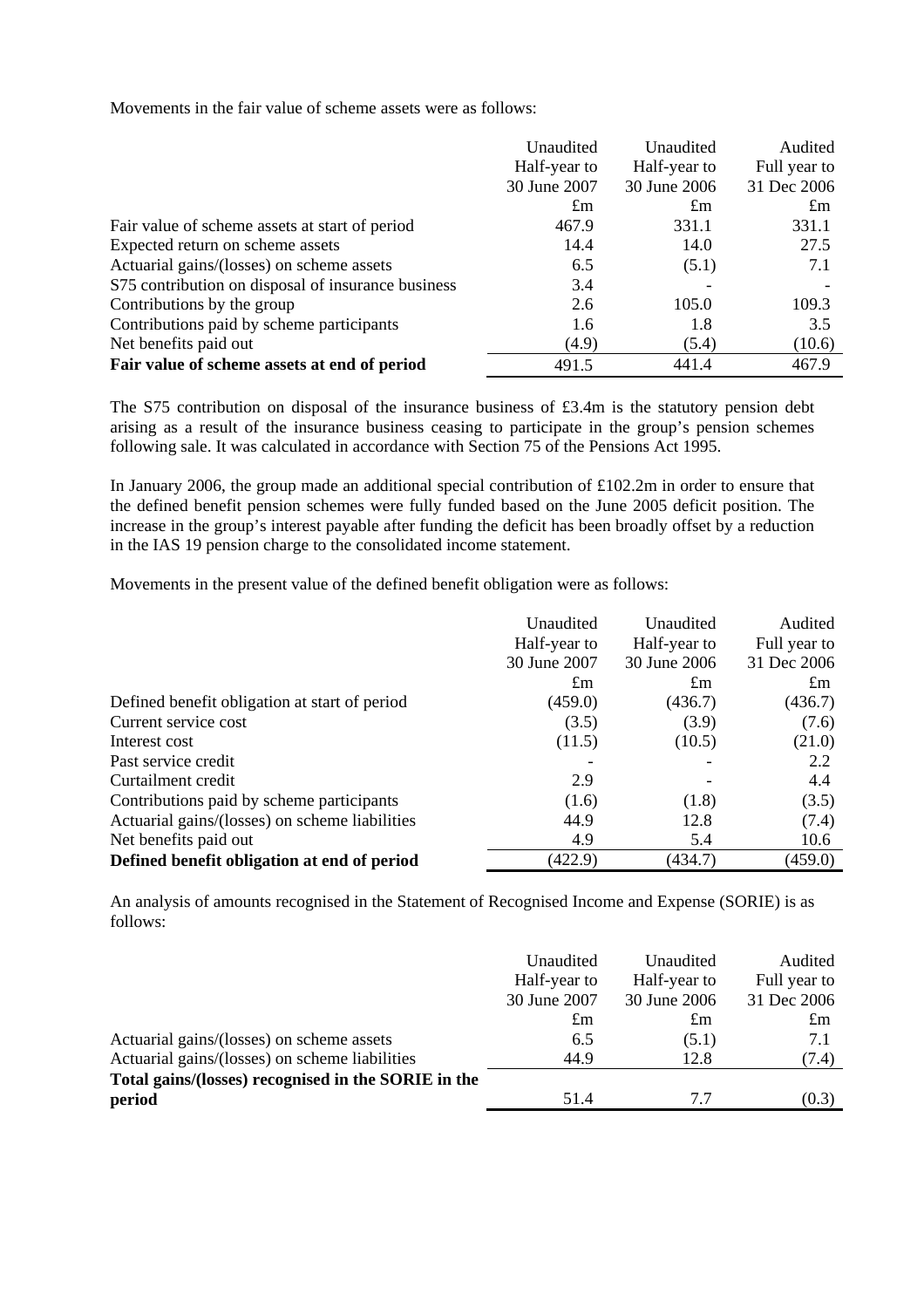### **9. Called-up share capital**

As at 30 June 2007, the group had authorised share capital of £40.0m ordinary shares of 10 $4/11$  pence each (30 June 2006 £40.0m, 31 December 2006 £40.0m) of which £26.7m was issued and fully paid up (30 June 2006 £26.5m, 31 December 2006 £26.5m).

The movement in the number of shares in issue during the six months ended 30 June 2007 was as follows:

|                                                   | Number |
|---------------------------------------------------|--------|
| At 1 January 2007                                 | 256.1  |
| Shares issued pursuant to the exercise of options |        |
| At 30 June 2007                                   | 257.2  |
|                                                   |        |

Following shareholder approval of the demerger of the international business on 13 July 2007, the group's ordinary share capital has been reduced on the basis of one share for every two shares.

### **10. Consolidated interim statement of changes in shareholders' equity**

|                                          | Unaudited                                          |              |             |             |             |
|------------------------------------------|----------------------------------------------------|--------------|-------------|-------------|-------------|
|                                          | Attributable to equity shareholders of the company |              |             |             |             |
|                                          | Called-up                                          | <b>Share</b> |             |             |             |
|                                          | share                                              | premium      | Other       | Retained    |             |
|                                          | capital                                            | account      | reserves    | earnings    | Total       |
|                                          | $\pounds$ m                                        | $\pounds$ m  | $\pounds$ m | $\pounds$ m | $\pounds$ m |
| <b>Balance at 1 January 2006</b>         | 26.5                                               | 107.7        | 5.5         | 177.7       | 317.4       |
| Exchange losses on foreign currency      |                                                    |              |             |             |             |
| translations                             |                                                    |              | (4.8)       |             | (4.8)       |
| Net fair value losses – cash flow hedges |                                                    |              | (0.7)       |             | (0.7)       |
| Actuarial gains on retirement benefit    |                                                    |              |             |             |             |
| asset                                    |                                                    |              |             | 7.7         | 7.7         |
| Tax credit/(charge) on items taken       |                                                    |              |             |             |             |
| directly to equity                       |                                                    |              | 0.2         | (2.2)       | (2.0)       |
| Net (expense)/income recognised directly |                                                    |              |             |             |             |
| in equity                                |                                                    |              | (5.3)       | 5.5         | 0.2         |
| Profit for the period                    |                                                    |              |             | 46.5        | 46.5        |
| Total recognised (expense)/income for    |                                                    |              |             |             |             |
| the period                               |                                                    |              | (5.3)       | 52.0        | 46.7        |
| Increase in share premium                |                                                    | 0.4          |             |             | 0.4         |
| Movement in treasury shares              |                                                    |              | 0.2         |             | 0.2         |
| Share-based payment credit               |                                                    |              | (0.3)       |             | (0.3)       |
| Dividends                                |                                                    |              |             | (54.4)      | (54.4)      |
| <b>Balance at 30 June 2006</b>           | 26.5                                               | 108.1        | 0.1         | 175.3       | 310.0       |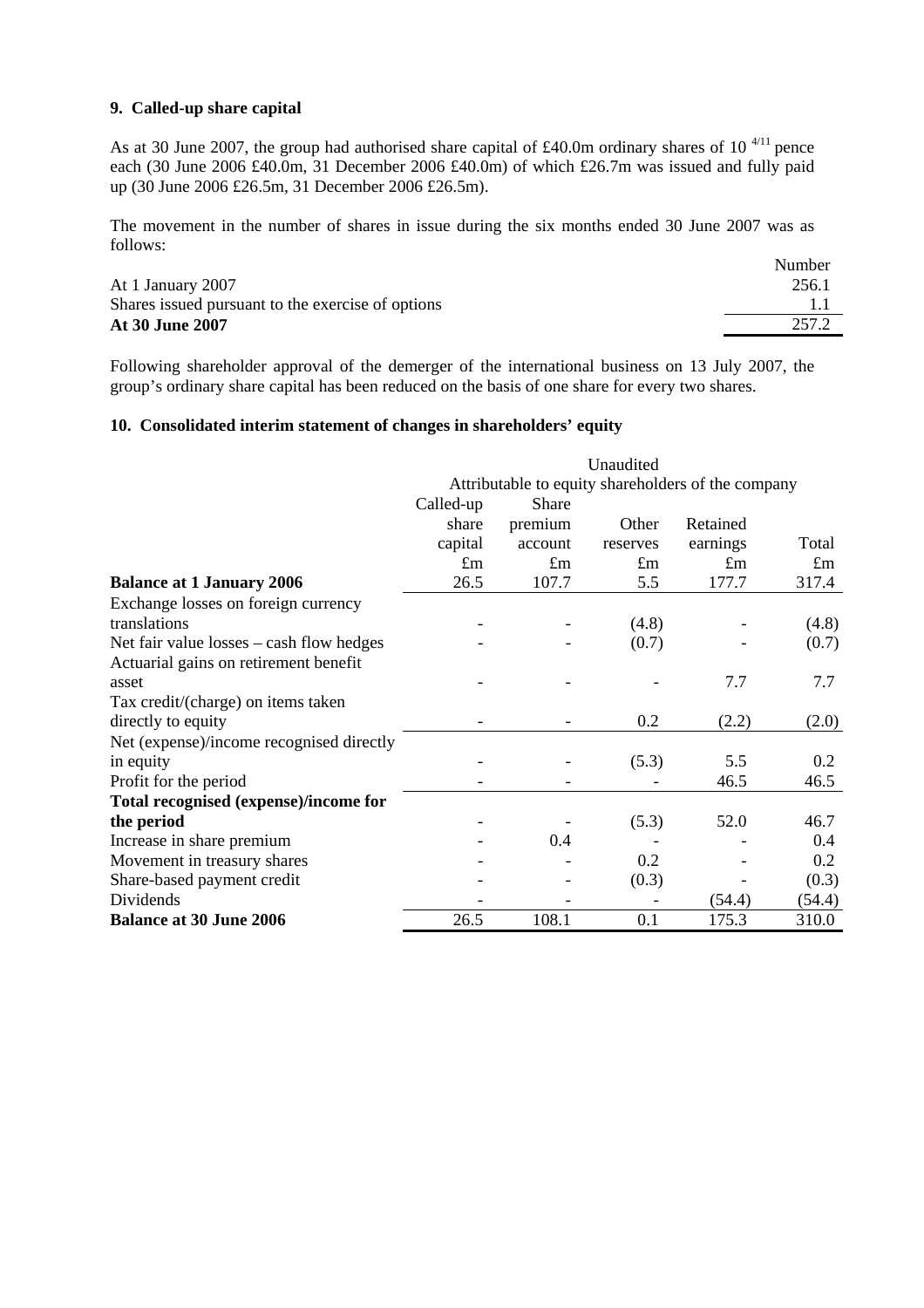|                                          | Unaudited                                          |                          |                  |             |        |
|------------------------------------------|----------------------------------------------------|--------------------------|------------------|-------------|--------|
|                                          | Attributable to equity shareholders of the company |                          |                  |             |        |
|                                          | Called-up                                          | Share                    |                  |             |        |
|                                          | share                                              | premium                  | Other            | Retained    |        |
|                                          | capital                                            | account                  | reserves         | earnings    | Total  |
|                                          | $\pounds$ m                                        | $\pounds$ m              | $\pounds$ m      | $\pounds$ m | £m     |
| <b>Balance at 1 July 2006</b>            | 26.5                                               | 108.1                    | 0.1              | 175.3       | 310.0  |
| Exchange gains on foreign currency       |                                                    |                          |                  |             |        |
| translations                             |                                                    |                          | 4.6              |             | 4.6    |
| Net fair value gains – cash flow hedges  |                                                    |                          | 0.9              |             | 0.9    |
| Actuarial losses on retirement benefit   |                                                    |                          |                  |             |        |
| asset                                    |                                                    |                          |                  | (8.0)       | (8.0)  |
| Tax (charge)/credit on items taken       |                                                    |                          |                  |             |        |
| directly to equity                       |                                                    |                          | (0.4)            | 2.3         | 1.9    |
| Net income/(expense) recognised directly |                                                    |                          |                  |             |        |
| in equity                                |                                                    |                          | 5.1              | (5.7)       | (0.6)  |
| Profit for the period                    | $\overline{a}$                                     | $\overline{\phantom{a}}$ |                  | 78.4        | 78.4   |
| Total recognised income for the period   |                                                    |                          | $\overline{5.1}$ | 72.7        | 77.8   |
| Increase in share premium                |                                                    | 2.7                      |                  |             | 2.7    |
| Movement in treasury shares              |                                                    |                          | 2.1              |             | 2.1    |
| Share-based payment credit               |                                                    |                          | (1.6)            |             | (1.6)  |
| Dividends                                |                                                    |                          |                  | (37.0)      | (37.0) |
| <b>Balance at 31 December 2006</b>       | $\overline{26.5}$                                  | 110.8                    | $\overline{5.7}$ | 211.0       | 354.0  |
| <b>Balance at 1 January 2007</b>         | 26.5                                               | 110.8                    | 5.7              | 211.0       | 354.0  |
| Net fair value gains - cash flow hedges  |                                                    |                          | 4.7              |             | 4.7    |
| Actuarial gains on retirement benefit    |                                                    |                          |                  |             |        |
| asset                                    |                                                    |                          |                  | 51.4        | 51.4   |
| Tax charge on items taken directly to    |                                                    |                          |                  |             |        |
| equity                                   |                                                    |                          | (1.4)            | (15.4)      | (16.8) |
| Net income recognised directly in equity |                                                    |                          | 3.3              | 36.0        | 39.3   |
| Profit for the period                    |                                                    |                          |                  | 104.7       | 104.7  |
| Total recognised income for the period   |                                                    |                          | 3.3              | 140.7       | 144.0  |
| Increase in share capital                | 0.2                                                |                          |                  |             | 0.2    |
| Increase in share premium                |                                                    | 6.8                      |                  |             | 6.8    |
| Movement in treasury shares              |                                                    |                          | 0.4              |             | 0.4    |
| Share-based payment charge*              |                                                    |                          | 1.8              |             | 1.8    |
| Transfer of share-based payment reserve  |                                                    |                          | (0.8)            | 0.8         |        |
| <b>Dividends</b>                         |                                                    |                          |                  | (56.4)      | (56.4) |
| <b>Balance at 30 June 2007</b>           | $26.\overline{7}$                                  | 117.6                    | 10.4             | 296.1       | 450.8  |

\* £0.6m of the share-based payment charge arises as a result of the crystallisation of the share options of the insurance business management team following the disposal of that business on 15 June 2007. This amount has been included within the profit on disposal of the insurance business (see note 4).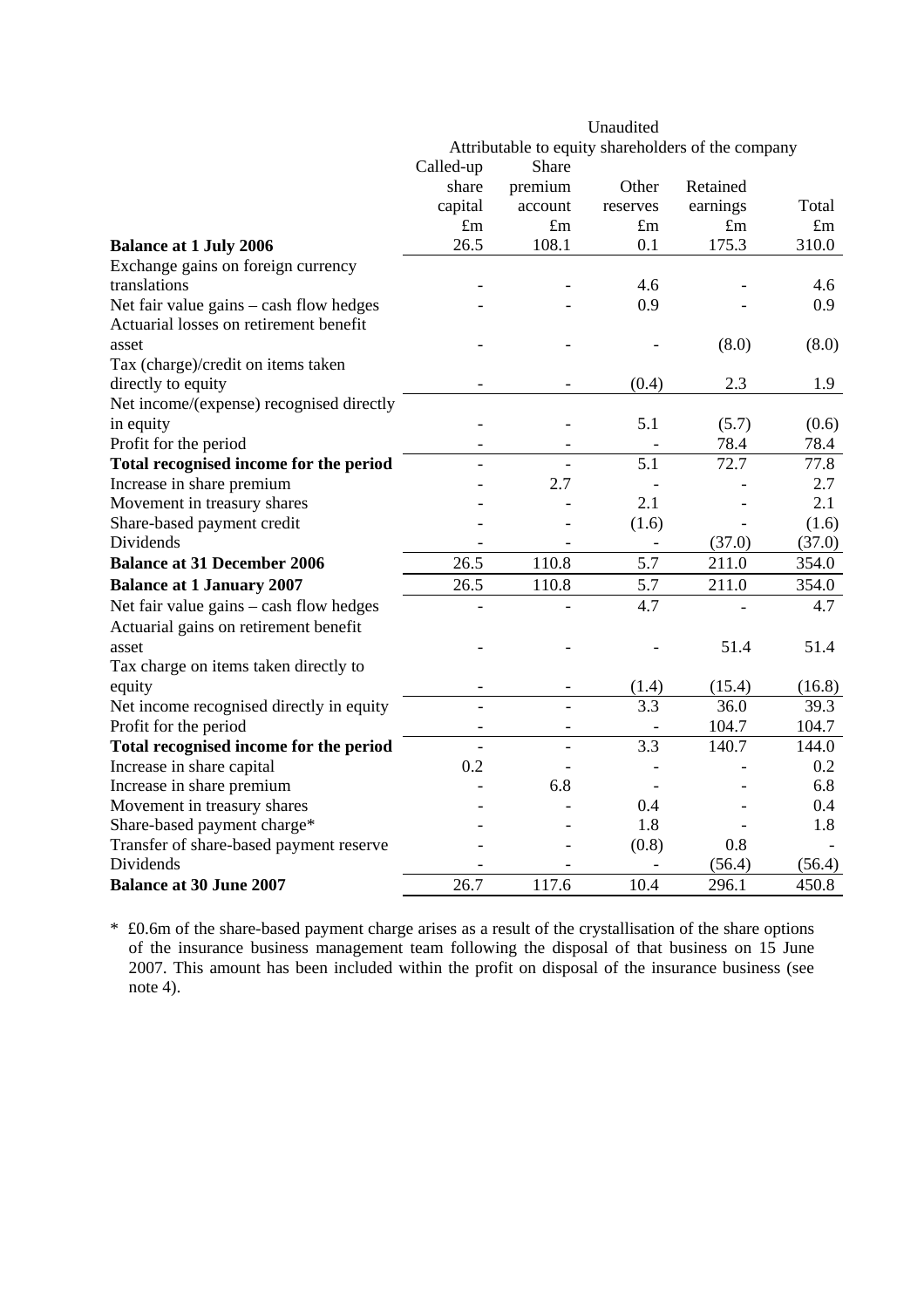#### **Independent review report to Provident Financial plc**

### **Introduction**

We have been instructed by the company to review the financial information for the six months ended 30 June 2007 which comprises the consolidated interim balance sheet as at 30 June 2007 and the related consolidated interim statements of income, recognised income and expense and cash flows for the six months then ended and related notes. We have read the other information contained in the interim report and considered whether it contains any apparent misstatements or material inconsistencies with the financial information.

### **Directors' responsibilities**

The interim report, including the financial information contained therein, is the responsibility of, and has been approved by the directors. The Listing Rules of the Financial Services Authority require that the accounting policies and presentation applied to the interim figures should be consistent with those applied in preparing the preceding annual financial statements except where any changes, and the reasons for them, are disclosed.

This interim report has been prepared in accordance with the basis set out in note 1.

### **Review work performed**

We conducted our review in accordance with guidance contained in Bulletin 1999/4 issued by the Auditing Practices Board for use in the United Kingdom. A review consists principally of making enquiries of management and applying analytical procedures to the financial information and underlying financial data and, based thereon, assessing whether the disclosed accounting policies have been applied. A review excludes audit procedures such as tests of controls and verification of assets, liabilities and transactions. It is substantially less in scope than an audit and therefore provides a lower level of assurance. Accordingly we do not express an audit opinion on the financial information. This report, including the conclusion, has been prepared for and only for the company for the purpose of the Listing Rules of the Financial Services Authority and for no other purpose. We do not, in producing this report, accept or assume responsibility for any other purpose or to any other person to whom this report is shown or into whose hands it may come save where expressly agreed by our prior consent in writing.

#### **Review conclusion**

On the basis of our review we are not aware of any material modifications that should be made to the financial information as presented for the six months ended 30 June 2007.

PricewaterhouseCoopers LLP Chartered Accountants Leeds 11 September 2007